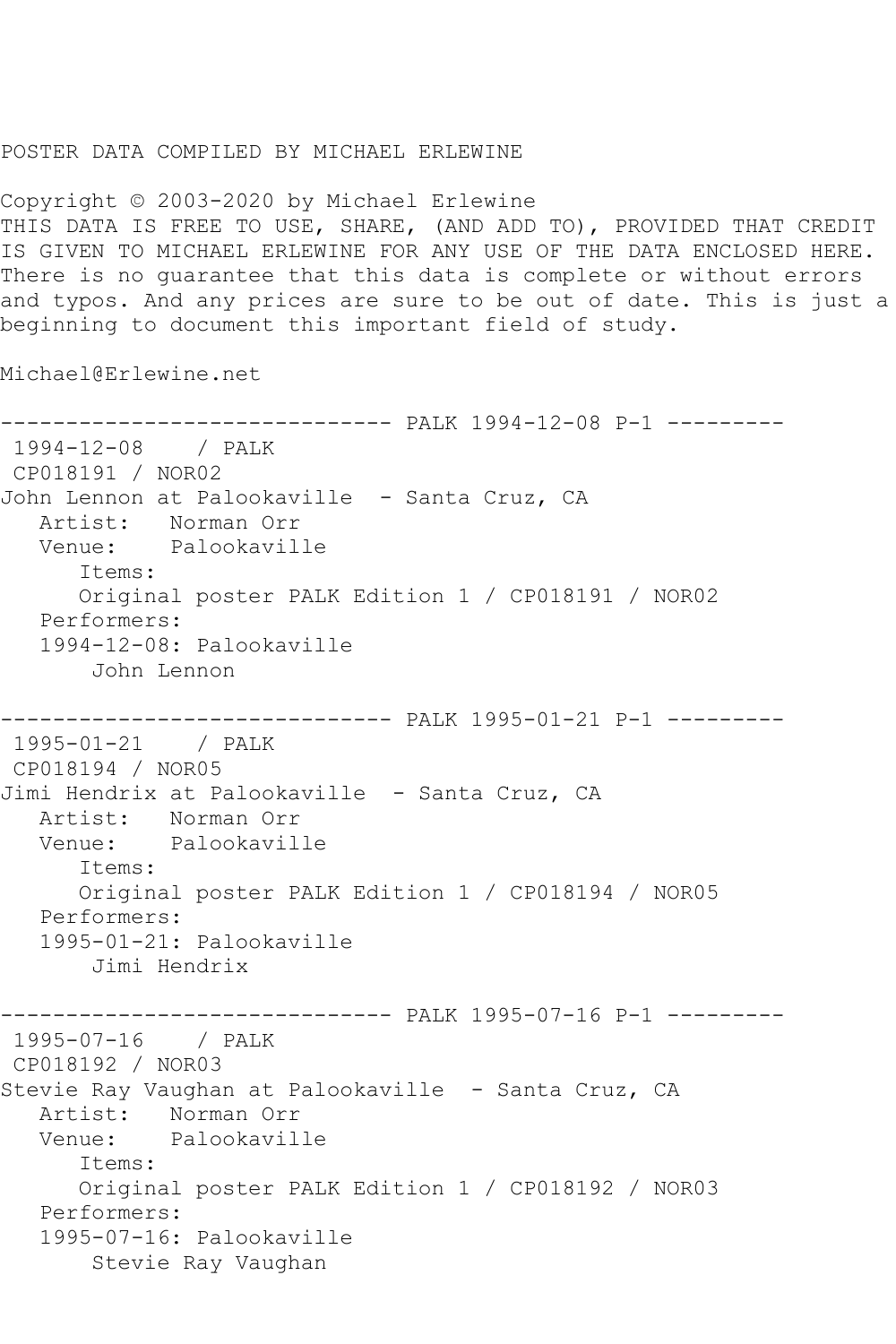------------------------------ PALK 1995-09-09 P-1 --------- 1995-09-09 / PALK CP018193 / NOR04 Pig Pen at Palookaville - Santa Cruz, CA Artist: Norman Orr Venue: Palookaville Items: Original poster PALK Edition 1 / CP018193 / NOR04 Performers: 1995-09-09: Palookaville Pig Pen ------------------------------ MAR-MAR-057 1999-01-02 P --------- 1999-01-02 / MAR MAR-057 CP043124 / CP043124 Palookaville Calendar for January 1999 Private Notes: Maritime Hall Benefit: Swing Dance Party Artist: Mark Henson Venue: Palookaville Promoter: 2b1 Items: Original poster MAR-MAR-057 / CP043124 / CP043124 (11-7/8 x 18) Performers: 1999-01-02: Palookaville Blue Plate Special / Flying Lindy Hoppers 1999-01-03: Kenny Wayne Shepherd 1999-01-05: Wayne the Train Hancock 1999-01-08: Tubes / Recruits 1999-01-12: Bill Laswell / Fred Firth 1999-01-21: Michael Rose 1999-01-23: Hapa 1999-01-24: 1999-01-27: Steve Morse 1999-01-29: Train ------------------------------ MAR-MAR-059 1999-02-05 P --------- 1999-02-05 / MAR MAR-059 CP043122 Pallokaville Calendar February 1999 Private Notes: Maritime Hall Venue: Palookaville Items: Original poster MAR-MAR-059 / CP043122 (11-7/8 x 18) Performers: 1999-02-05: Palookaville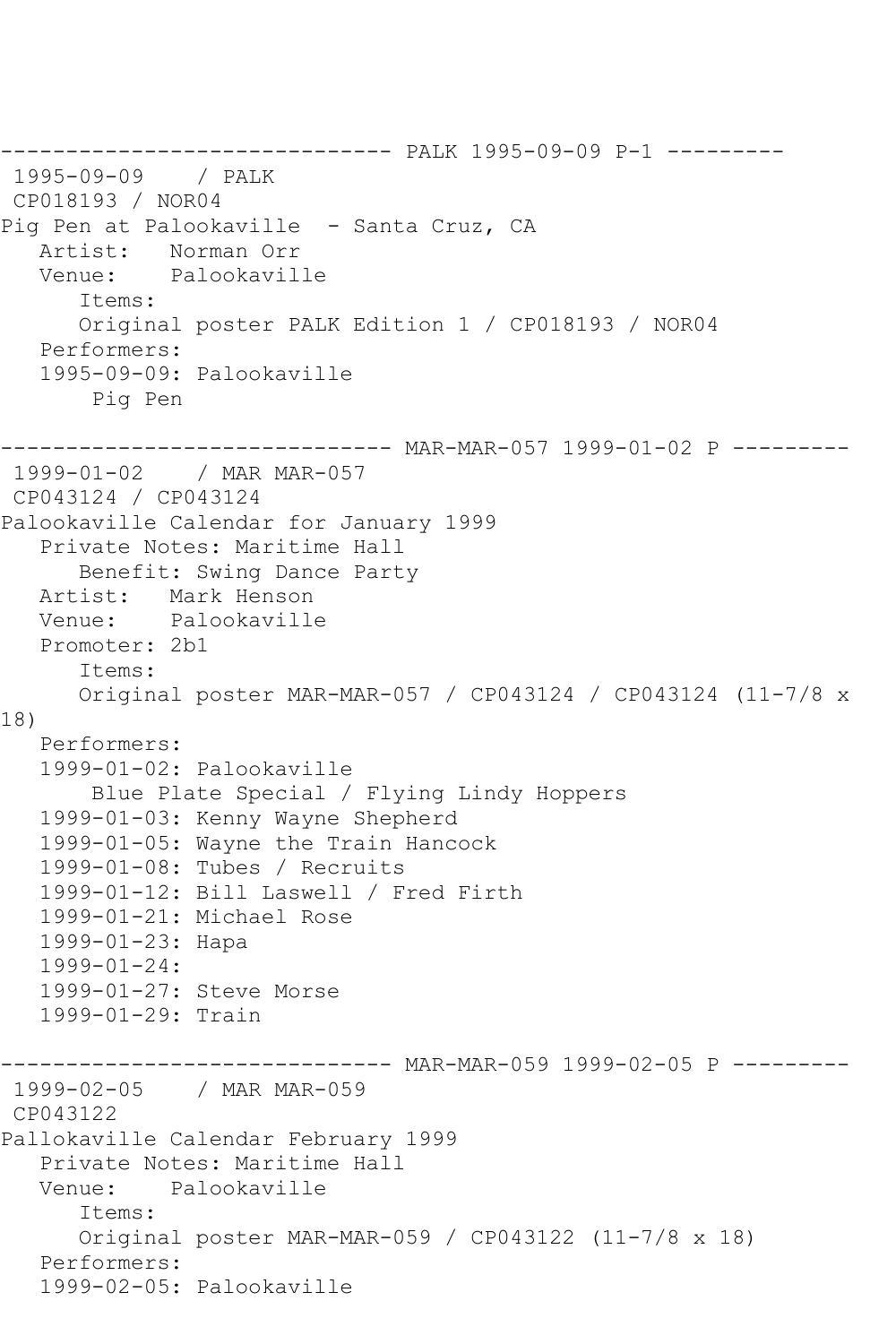```
 Dick Dale
    1999-02-06: Bernie Worrell / Woo Warriors / Vinyl
    1999-02-12: Maceo Parker / B-Side Players
    1999-02-13: Salif Keita
   1999-02-14: A.J. Croce / Vassar Clements
   1999-02-16: Alpha Blondy
   1999-02-17: Eddie From Ohio / Paperboys
    1999-02-19: Specials's / Neville Staples / Red Session
    1999-02-20: Israel Vibrations
    1999-02-22: Gil Scott-Heron / D9
   1999-02-25: Vernon Reid's Living Colour / Trey Gunn / Percy 
Howard / Charles Hayward
    1999-02-26: Mick Taylor
    1999-02-27: Swing Session / Sami Kaneda
    ------------------------------ MAR-MAR-061 1999-03-01 P ---------
1999-03-01 / MAR MAR-061
CP043120
Palookaville Calendar for February 1999
  Private Notes: Maritime Hall<br>Venue: Palookaville
          Palookaville
       Items:
       Original poster MAR-MAR-061 / CP043120 (11-7/8 x 18)
   Performers:
   1999-03-01: Palookaville
        Tony Lindsay / Shen
    1999-03-02: Warren Brothers
    1999-03-04: George Brooks Group / Zakir Hussain / Aashish Khan
    1999-03-05: Dread Zeppelin / Unkown Jeromes
   1999-03-06: Coup / Living Legends / Mystic Journeymen
   1999-03-07: Luciano / Mikey General / Dean Fraser / Firehouse 
Crew
    1999-03-09: Solas / Anam
   1999-03-12: Abyssinians / Paolos T.K. and the Habesha
    1999-03-13: Lost at Last / Ali Khan Band
    1999-03-14: Radiators / Slip
    1999-03-16: Ladysmith Black Mambazo
    1999-03-18: Mick Taylor / Kate Schrock
    1999-03-19: Cubanismo
    1999-03-20: Layay Smith and her Red Hot Skillet Lickers / Hot 
Town Jubilee
    1999-03-23: KRS ONE / Mix-Master Mike
    1999-03-26: Ventures / Ziggens
    1999-03-27: Vinyl / New Sun Born
    1999-03-28: Slow Gherkin / Mu 330 / Alkaline Trio / Chinkees
                        ------- GAMH 1999-03-13 P-1 ---------
```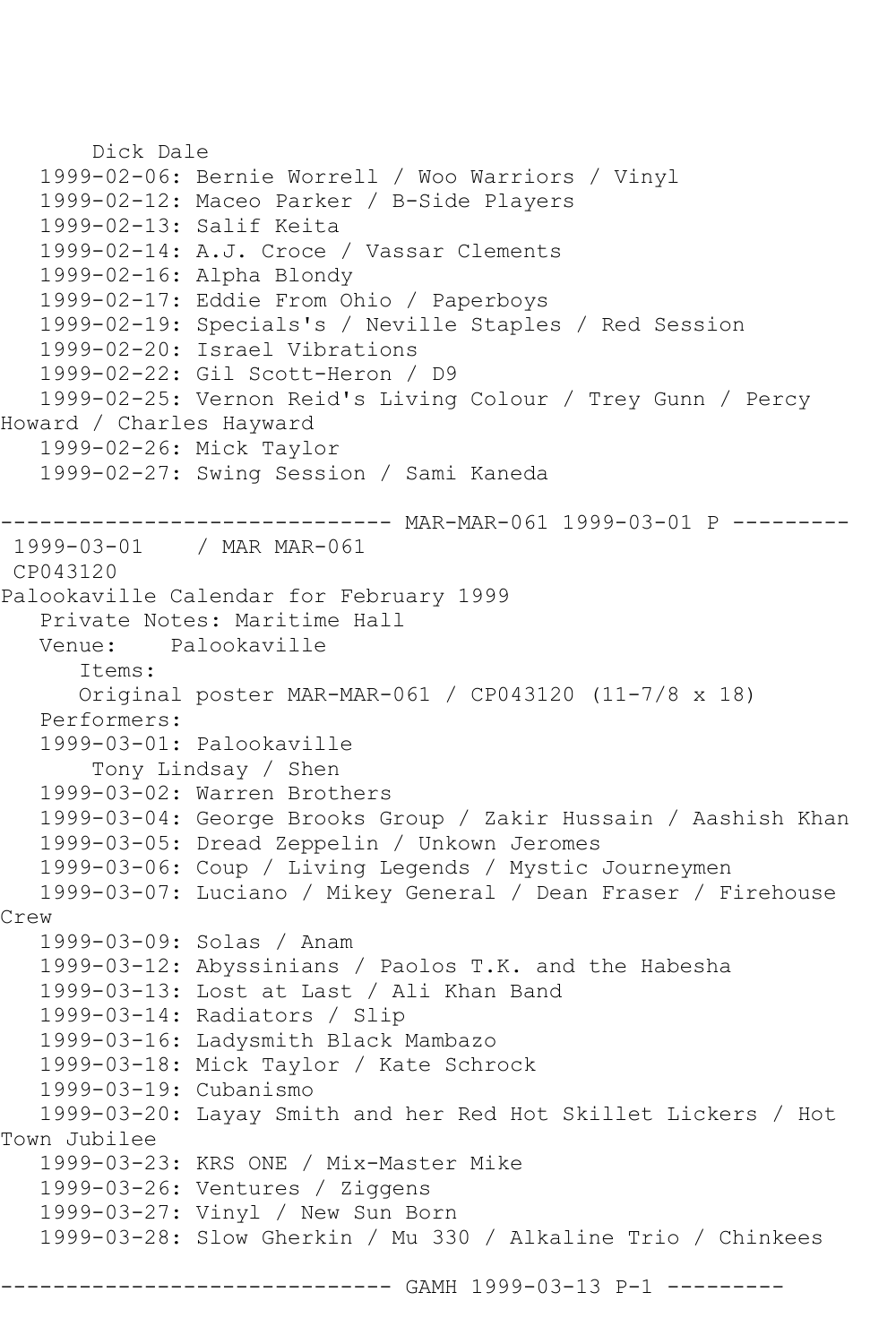```
1999-03-13 / GAMH 
CP005686 / CP00935
Raditator Great American Music Hall - San Francisco, CA
   Private Notes: Misc * CHECK
   Artist: Randy Tuten
   Venue: Great American Music Hall
      Items:
      Original poster GAMH Edition 1 / CP005686 / CP00935
   Performers:
   1999-03-13 1999-03-14: Great American Music Hall
       Raditators
   1999-03-14: Palookaville
------------------------------ MAR-MAR-063 1999-04-01 P ---------
1999-04-01 / MAR MAR-063
CP043118 / CP043118
Palookaville Calendar April 1999
   Private Notes: Maritime Hall
   Artist: Dave Huckins
   Venue: Palookaville
   Promoter: 2b1
      Items:
      Original poster MAR-MAR-063 / CP043118 / CP043118 (12 x 18)
   Performers:
   1999-04-01: Palookaville
       Keller Williams
   1999-04-02: Congos
   1999-04-03: Unwritten Law / Grinspoon / Spring Heeled Jack
   1999-04-06: Tragically Hip / By Divine Right
   1999-04-07: Medeski Martin and Wood / DJ Logic
   1999-04-08: Justin Hinds and the Dominoes / Sneaky Creakins
   1999-04-09: Vivendo De Pao
   1999-04-10: Salt n Pepa
   1999-04-14: Ray Kane / George Kahumokv / Patrick Landeza
   1999-04-16: Steve Lucky and the Rhumba Bums / Magnum Brutes
   1999-04-17: Special Fun / Reunion
   1999-04-23: Lee Rocker / Paladins / Russell Scott and the Red 
Hots / Rattled Roosters
   1999-04-24: New Morty Show / Sugar Daddy Swing Kings
   1999-04-30: Mother Hips / Mumblin Jim
------------------------------ MAR-MAR-066 1999-05-01 P ---------
1999-05-01 / MAR MAR-066
CP043115 / CP043115
Palookaville Calendar May 1999
   Private Notes: Maritime Hall
```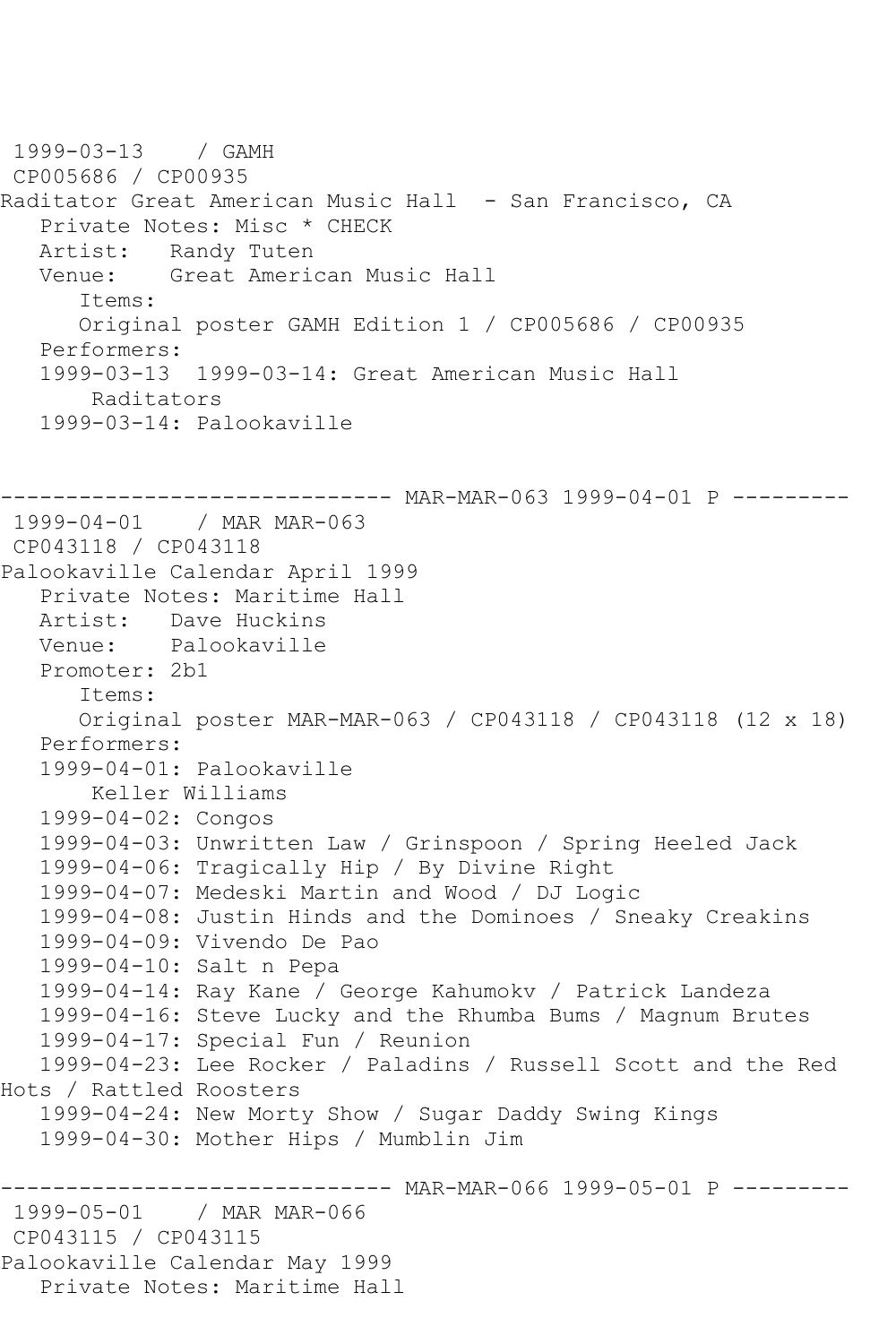```
Artist: Greg Coiner<br>Venue: Palookavill
            Palookaville
    Promoter: 2b1 / Goldenvoice
       Items:
       Original poster MAR-MAR-066 / CP043115 / CP043115 (12 x 18)
    Performers:
    1999-05-01: Palookaville
        KVHW / Jazz Is Dead
    1999-05-02: Hoopii Brothers / Kanaka Jam
    1999-05-04: David Wilcox
   1999-05-05: Love and Rockets / Lisa Dewey
    1999-05-06: Kitaro
   1999-05-07: Creatures / Siouxsie Sioux / Budgie
    1999-05-08: Underdawgs of Hip Hop / Tribe Called Quest / Phife / 
Xzibit / Defari
    1999-05-09: Spearhead / D9
    1999-05-11: Me'shell Ndegeocello
    1999-05-12: Meditations / Dub Congress
   1999-05-15: Link Wray
    1999-05-19: Las Perlas Del Son
    1999-05-28: Vivendo De Pao
                  ------------------------------ MAR-MAR-068 1999-06-02 P ---------
1999-06-02 / MAR MAR-068
CP043113 / CP043113
Palookaville Calendar June 1999
    Private Notes: Maritime Hall
   Artist: Greg Coiner
   Venue: Palookaville
   Promoter: 2b1
       Items:
       Original poster MAR-MAR-068 / CP043113 / CP043113 (11-7/8 x 
18)
   Performers:
    1999-06-02: Palookaville
        Willie K / Amy Hanaiali'i
    1999-06-03: Liquid Soul / Netwerk Electric
    1999-06-04: Mojo Nixon / Wayne Hancock
    1999-06-05: Soukous Stars
    1999-06-09: Better Than Ezra / Push Stars
    1999-06-10: Galactic
   1999-06-11: Lost at Last / Gypsy Moon
   1999-06-12: Broken English / DJ Reuben
    1999-06-13: Noel Redding / 305 am Band
    1999-06-15: Henry Kaiser / Michael Manring / Fareed Haque
   1999-06-17: Karen Ripley / Scott Capurro / Suzy Berger / Dianic 
Panic
```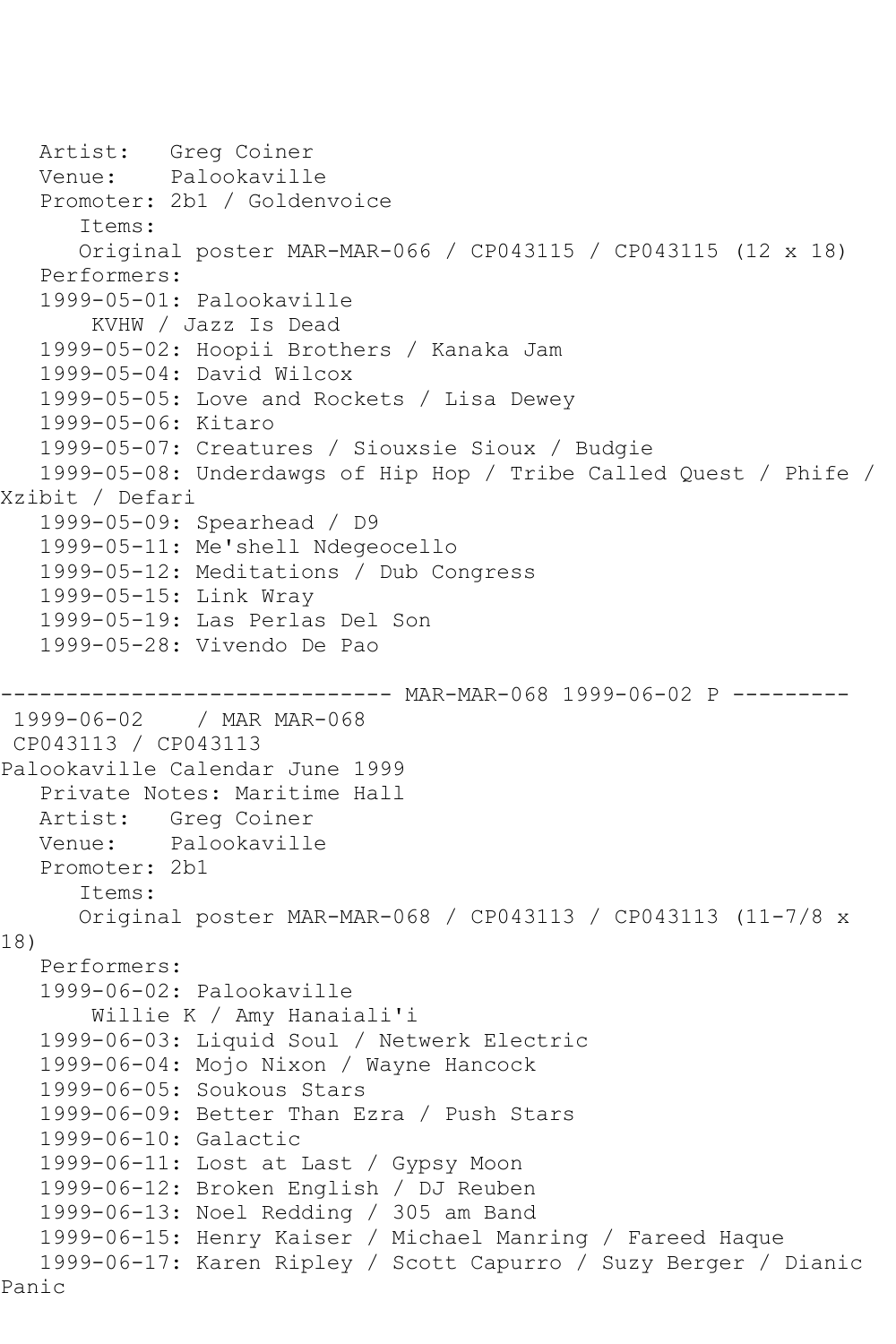```
 1999-06-18: Original P
   1999-06-19: B Side Players / New Sun Born
    1999-06-21: Mighty Diamonds
------------------------------ MAR-MAR-070 1999-07-07 P ---------
1999-07-07 / MAR MAR-070
CP043111 / CP043111
Palookaville Calendar for July 1999
    Private Notes: Maritime Hall
    Artist: Martin Travers
   Venue: Palookaville
    Promoter: 2b1
       Items:
       Original poster MAR-MAR-070 / CP043111 / CP043111 (11-7/8 x 
18)
   Performers:
    1999-07-07: Palookaville
        Samples / Angry Salad
    1999-07-09: Mother Hips / Four Fathom Bank Robbers / Drowners
    1999-07-11: Beenie Man / Tanto Metro and Devonte
    1999-07-14: Adrian Belew / Irresponsibles
    1999-07-15: Skatalites
    1999-07-17: Michael Rose / Andrew Tosh / Fully Fullwood Band
    1999-07-18: Reel Big Fish / Let's Go Bowling
    1999-07-22: Foxy Brown
   1999-07-24: Jurassic 5 / Dilated Peoples
    1999-07-30: Ozric Tentacles / Star People
                        ------------------------------ MAR-MAR-074 1999-08-01 P ---------
1999-08-01 / MAR MAR-074
CP043108 / CP043108
Palookaville Calendar for August 1999
    Private Notes: Maritime Hall
   Artist: Ron Donovan
   Venue: Palookaville
   Promoter: 2b1
       Items:
       Original poster MAR-MAR-074 / CP043108 / CP043108 (11-7/8 x 
18)
   Performers:
    1999-08-01: Palookaville
        Toots and the Maytals / Wailing Souls
    1999-08-05: Boukman / Enksperyans
    1999-08-06: Ronnie Montrose
    1999-08-07: Dark Star Orchestra
    1999-08-08: Fury 66
   1999-08-09: Donal Lunny's Coolfin
```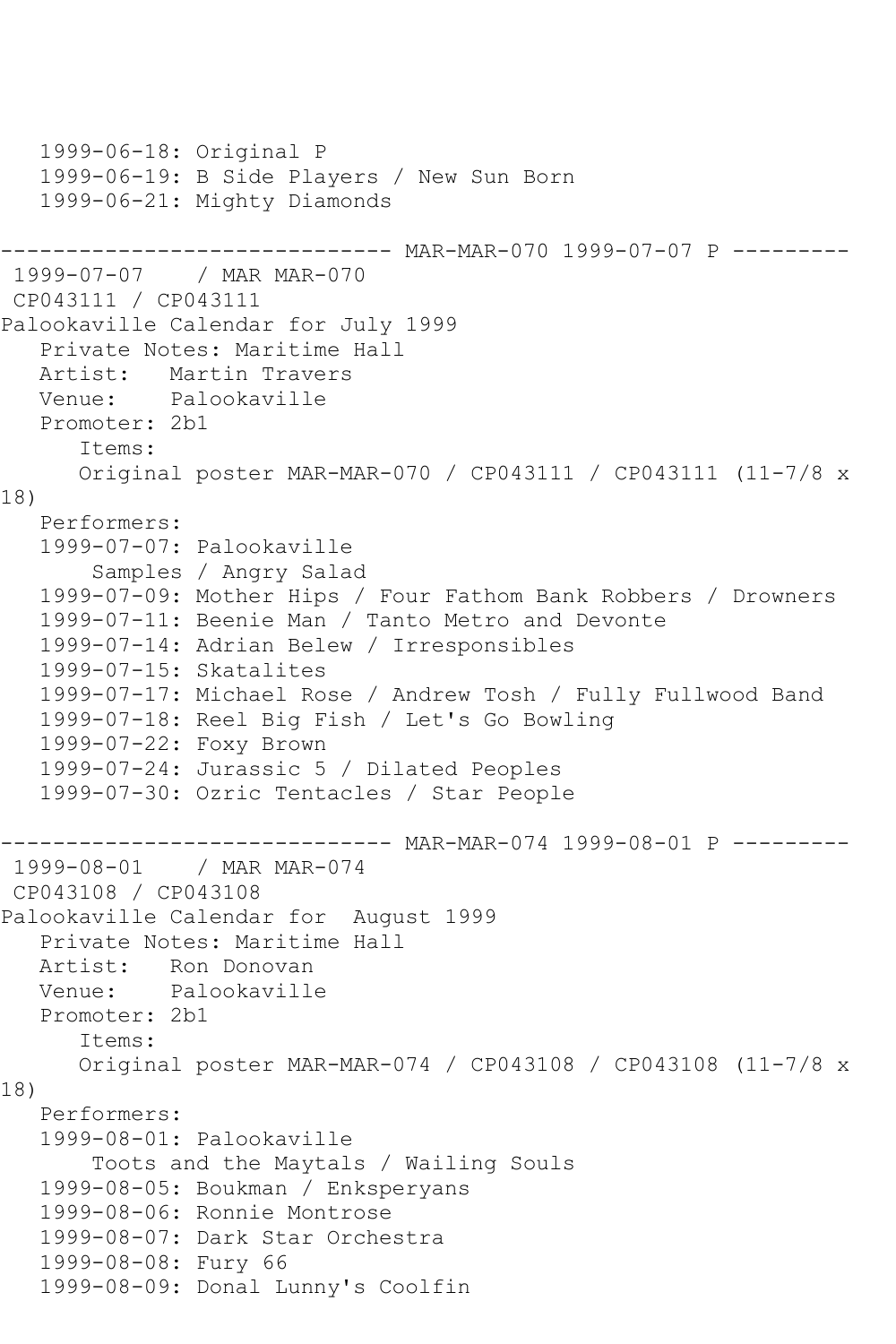```
 1999-08-10: Julian Lennon / Push Stars
   1999-08-13 1999-08-14: Burning Spear
   1999-08-20: Steve Lucky and the Rhumba Bums
   1999-08-21: Dick Dale
   1999-08-23: Dixie Dregs
   1999-08-24: Ziggy Marley and the Melody Makers / Ghetto Youth 
Crew
   1999-08-25: Bamboleo
   1999-08-26: Karl Denson's Tiny Universe / Fred Wesley
   1999-08-27: MR. Bungle / Dillinger Escape Plan
   1999-08-28: Lavay Smith and her Red Hot Skillet Lickers
------------------------------ MAR-MAR-076 1999-09-01 P ---------
1999-09-01 / MAR MAR-076
CP043106 / CP043106
Palookaville Calendar for September 1999
   Private Notes: Maritime Hall
      Benefit: Africa Fete
   Artist: Greg Coiner
   Venue: Palookaville
   Promoter: 2b1
       Items:
      Original poster MAR-MAR-076 / CP043106 / CP043106 (11-7/8 x 
18)
   Performers:
   1999-09-01: Palookaville
       Baaba Maal / Toumani Diabate's Koulanjan / Taj Mahal / Oliver 
Mtukudzi
   1999-09-02: Lost Cause / HBA / Jetlag
   1999-09-05: Billy Bragg
   1999-09-07: Richard Thompson Band
   1999-09-08: Olodum / Waldermar Bastos
   1999-09-10: Vinyl / Netwerk Electric
   1999-09-11: Vivendo De Pao / Sex Mob
   1999-09-12: Queens of the Stone Age / Otherstar People / 
Vincent's Ear
   1999-09-15: Kristin Hersh
   1999-09-17: Jazz Mandolin Project / Hypnotic Clambake
   1999-09-18: Los Van Van / Barbarito Torres
   1999-09-19: Israel Vibration
   1999-09-23: Kool Keith
                  ----------- MAR-MAR-078 1999-10-01 P ---------
1999-10-01 / MAR MAR-078
CP043104 / CP043104
Palookaville Calendar for October 1999
   Private Notes: Maritime Hall
```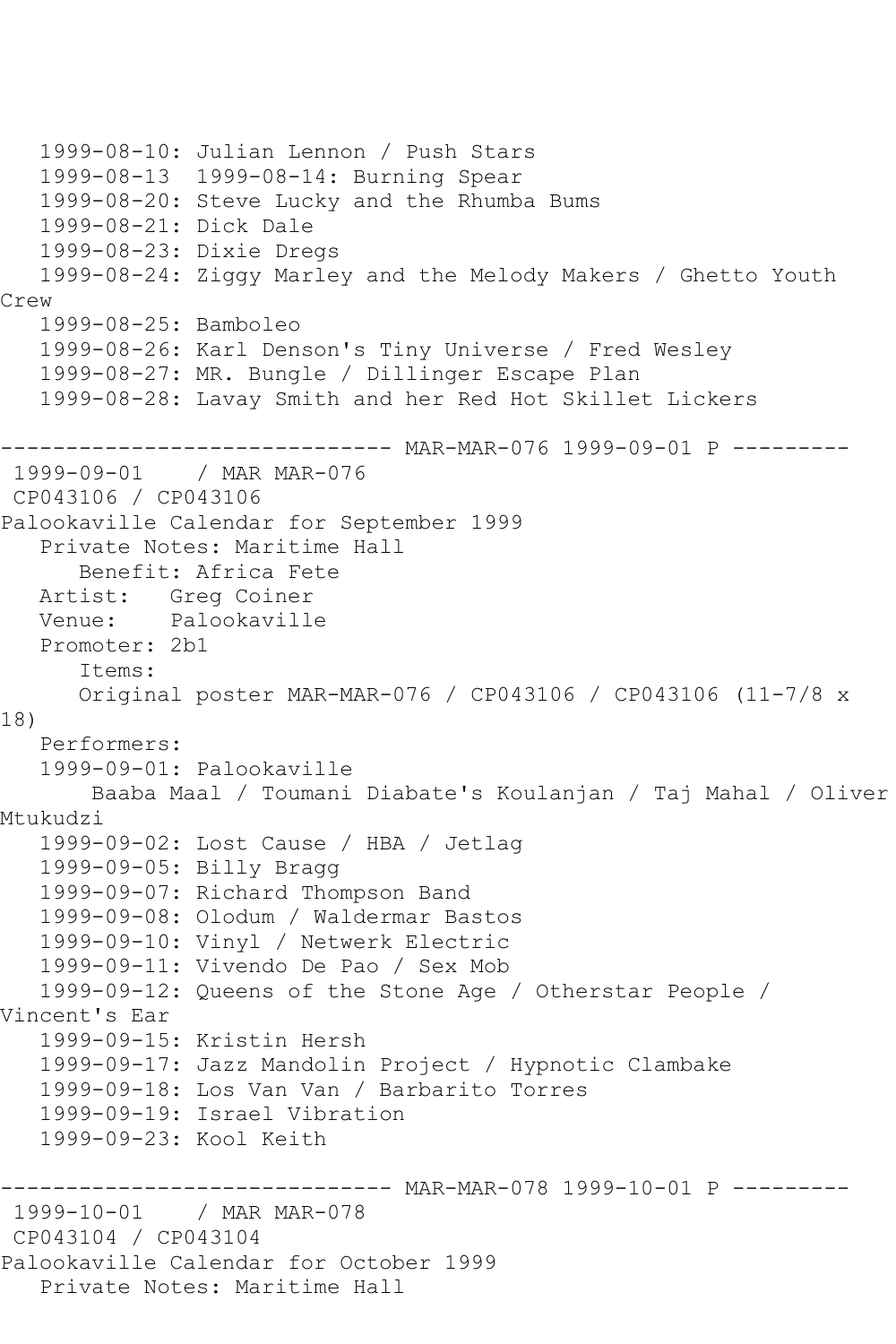Artist: Ron Donovan Venue: Palookaville Items: Original poster MAR-MAR-078 / CP043104 / CP043104 (11-7/8 x 18) Original poster MAR-MAR-078 / CP010749 / CS06786 Performers: 1999-10-01: Palookaville Babatunde Olatunji / Jaka 1999-10-02: Steve Lucky and the Rhumba Bums 1999-10-06: Disco Biscuits 1999-10-08: Gil Scott Heron 1999-10-09: Jesus Diaz y Su Qba 1999-10-12: Maceo Parker 1999-10-14: Ulali 1999-10-15: B Side Players / D 9 1999-10-16: Long Beach / Dub Allstars / Barrington Levy / Half Pint / Tippa Irie 1999-10-21: Moxy Fruvous 1999-10-22: Linton Kwesi Johnson / Dennis Bovel Dub Band 1999-10-23: Southern Culture on the Skids / Swingin Neck Breakers 1999-10-25: Del the Funky Homosapien / Casual / Ugly Duckling 1999-10-28: Mary Black 1999-10-29: Tempest 1999-10-30: Netwerk Electric / Paolos / Habesha ------------------------------ MAR-MAR-080 1999-11-01 P --------- 1999-11-01 / MAR MAR-080 CP043102 / CP043102 Palookaville Calendar for November 1999 Private Notes: Maritime Hall Artist: Kathie Hughston<br>Venue: Palookaville Palookaville Items: Original poster MAR-MAR-080 / CP043102 / CP043102 (11-7/8 x 18) Performers: 1999-11-01: Palookaville Aquabats / Hippos 1999-11-02: Suicidal Tendencies / Custom Made Scare / Riff Raff 1999-11-04: KRS 1 1999-11-05: Jazz Is Dead / Robert Walter's 20th Congress 1999-11-06: Zap Mama 1999-11-10: Latyrx / Blackalicious 1999-11-12: Vinyl / Animal Liberation Orchestra 1999-11-15: Royal Crown Revue / Chop Tops 1999-11-17: Buzzcocks / Lunachicks / Down by Law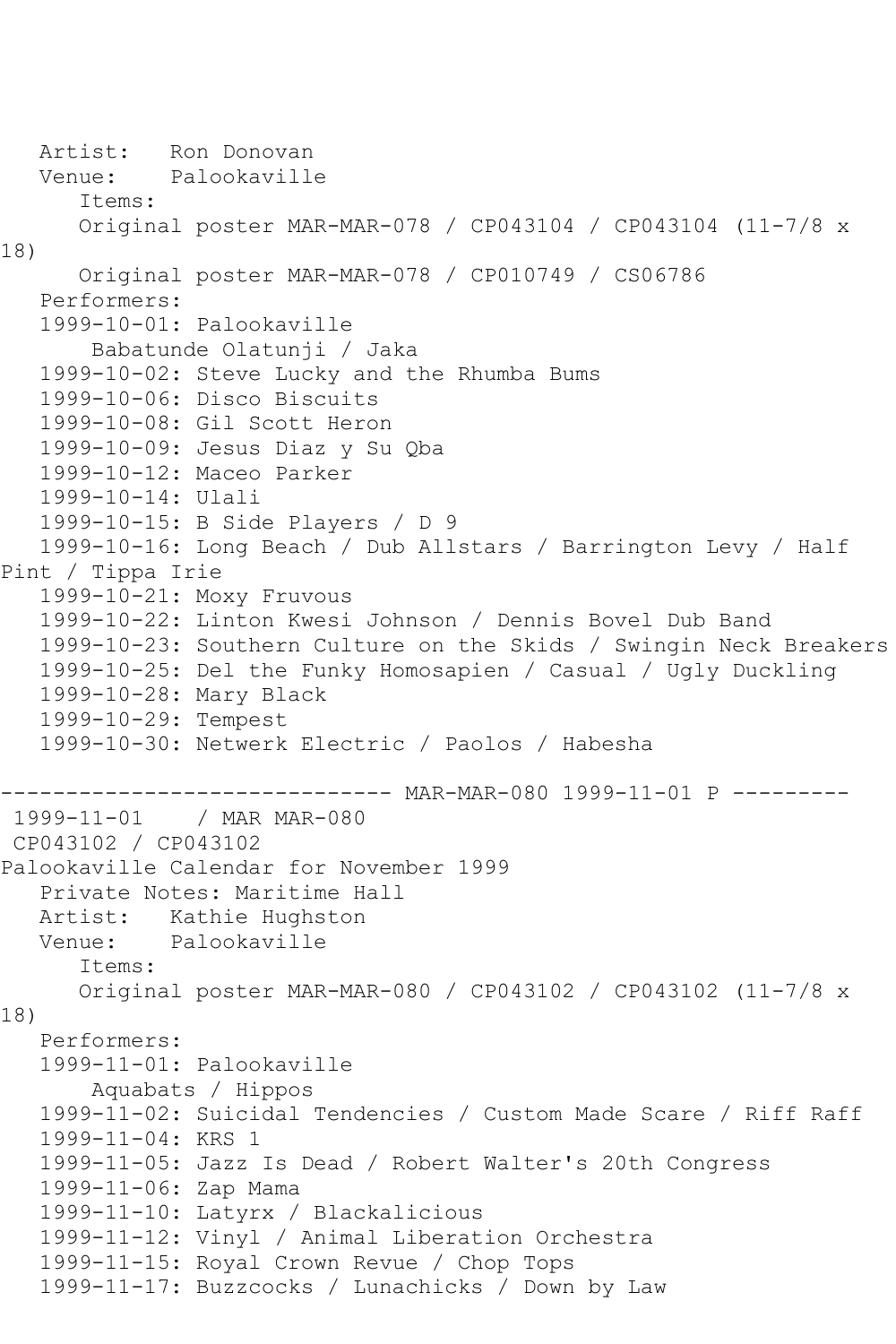```
 1999-11-19: Congos / Isaac Haile Selassie
    1999-11-20: Native Hawaiian Band
   1999-11-29: Moe / Government Grown
    1999-11-30: Knitters
                    ------------------------------ MAR-MAR-082 1999-12-03 P ---------
1999-12-03 / MAR MAR-082
CP043100 / CP043100
Palookaville Calendar for December 1999
   Private Notes: Maritime Hall
  Artist: Artworks<br>Venue: Palookav
            Palookaville
    Promoter: 2b1
       Items:
       Original poster MAR-MAR-082 / CP043100 / CP043100 (11-7/8 x 
18)
    Performers:
    1999-12-03: Palookaville
        Gregory Isaacs / Meditations
    1999-12-04: Steve Lucky and the Rhumba Bums
    1999-12-05: Manolin / El Medico De La Salsa
    1999-12-10: Mother Hips
    1999-12-11: Lost at Last
    1999-12-13: Marcy Playground
   1999-12-16: Spearhead / Vivendo De Pao
    1999-12-17: David Grisman Acoustic Jazz Quartet
    1999-12-18: Barbarito Torres
    1999-12-19:
    1999-12-19: Good Riddance / H2O / Lonely Kings / Creep Division
------------------------------ MAR-MAR-084 2000-01-05 P ---------<br>2000-01-05 / MAR MAR-084
               / MAR MAR-084
CP053145
Palookaville Calendar for January 2000
    Private Notes: Maritime Hall
   Artist: Ron Donovan
   Venue: Palookaville
       Items:
       Original poster MAR-MAR-084 / CP053145 (11-7/8 x 18)
       Original poster MAR-MAR-084 / CP043098 / CP043098 (11-7/8 x 
18)
   Performers:
    2000-01-05: Palookaville
        Bamboleo
    2000-01-07: Dancehall Crashers / Groovie Ghoulies / Buck
    2000-01-08: Everton Blender / Sugar Minott
    2000-01-14: B Side Players / Netwerk Electric
```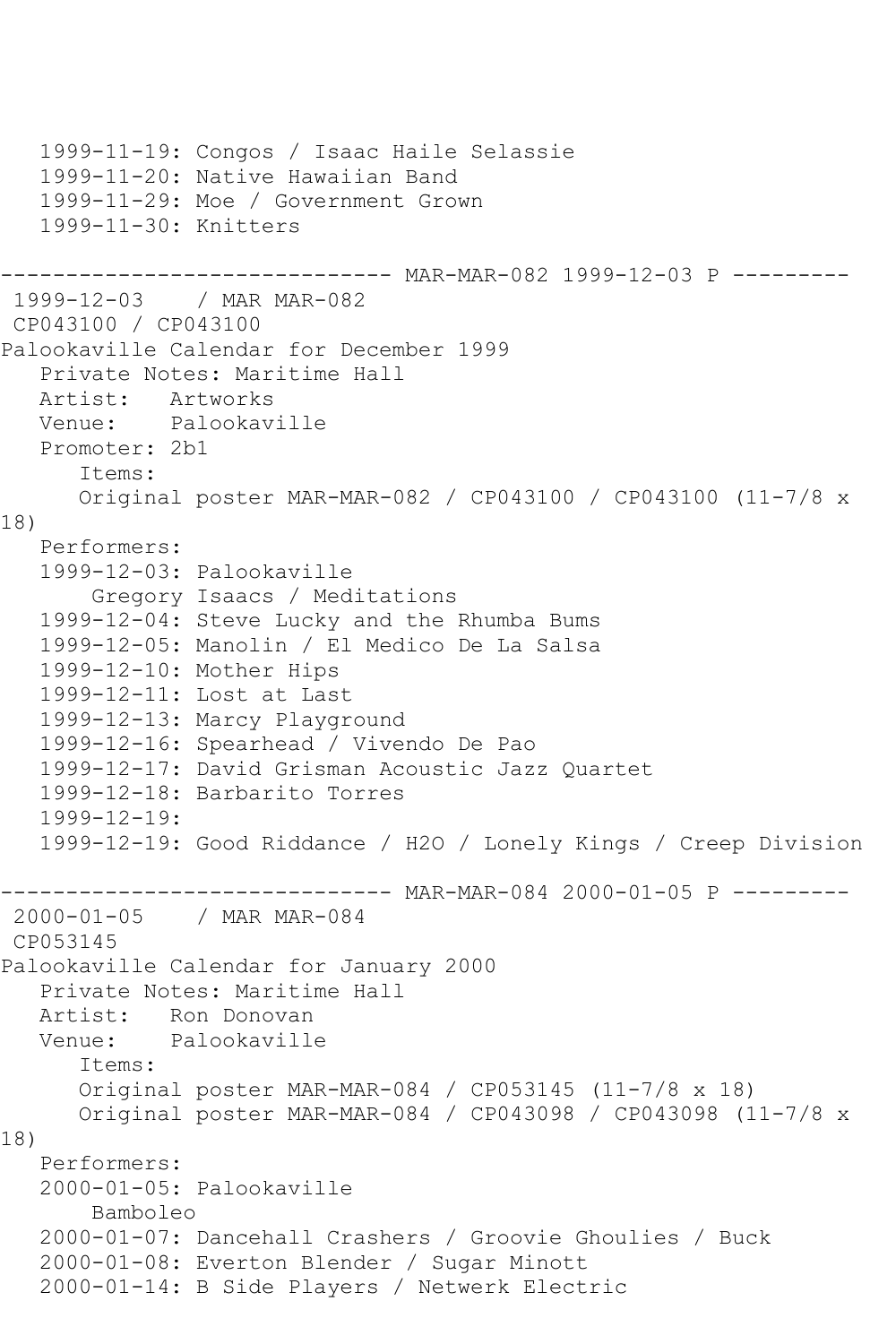```
 2000-01-15: Coup / Most Chill Slack Mob
   2000-01-21: Vinyl / Los Moscosos
   2000-01-28: Zigaboo Modeliste and the New Aahkesstra / Animal 
Liberation Orchestra
   2001-01-29: Dub Congress
------------------------------ MAR-MAR-086 2000-02-02 P ---------
2000-02-02 / MAR MAR-086
CP043096 / CP043096
Palookaville Calendar for February 2000
   Private Notes: Maritime Hall
   Artist: Greg Coiner
   Venue: Palookaville
       Items:
      Original poster MAR-MAR-086 / CP043096 / CP043096 (11-7/8 x 
18)
   Performers:
   2000-02-02: Palookaville
        Lee Scratch Perry and the Mad Professor
   2000-02-05: Dirty Dozen Brass Band / Netwerk Electric
   2000-02-07: Victor Wooten Band / Will Bernard 4 Tet
   2000-02-09: John Hammond / Alvin Youngblood Hart
   2000-02-10: Eliades Ochoa / Las Hermanas Ferrin
   2000-02-11: Mother Hips
   2000-02-12: Los Moscosos / Clyde's Ride
   2000-02-24: Michael Rose / Anthony B
   2002-02-25: Netwerk Electric / Slip / Estradasphere
   2002-02-29: Soul Brains / Fitz of Depression
------------------------------ MAR-MAR-088 2000-03-04 P ---------
2000-03-04 / MAR MAR-088
CP043094 / CP043094
Palookaville Calendar for March 2000
   Private Notes: Maritime Hall
   Artist: Greg Coiner
   Venue: Palookaville
   Promoter: 2b1
       Items:
      Original poster MAR-MAR-088 / CP043094 / CP043094 (11-7/8 x 
18)
         Notes: Spelled Palookville on poster
   Performers:
   2000-03-04: Palookaville
        Dark Star Orchestra
   2000-03-09: Estradasphere / Ideal Social Stimulation / ISS
   2000-03-10: Carnaval Santa Cruz / Sambada / Pankind and Fusao
   2000-03-11: Freddie Mcgregor / Glenn Washington / Benjy Myaz
```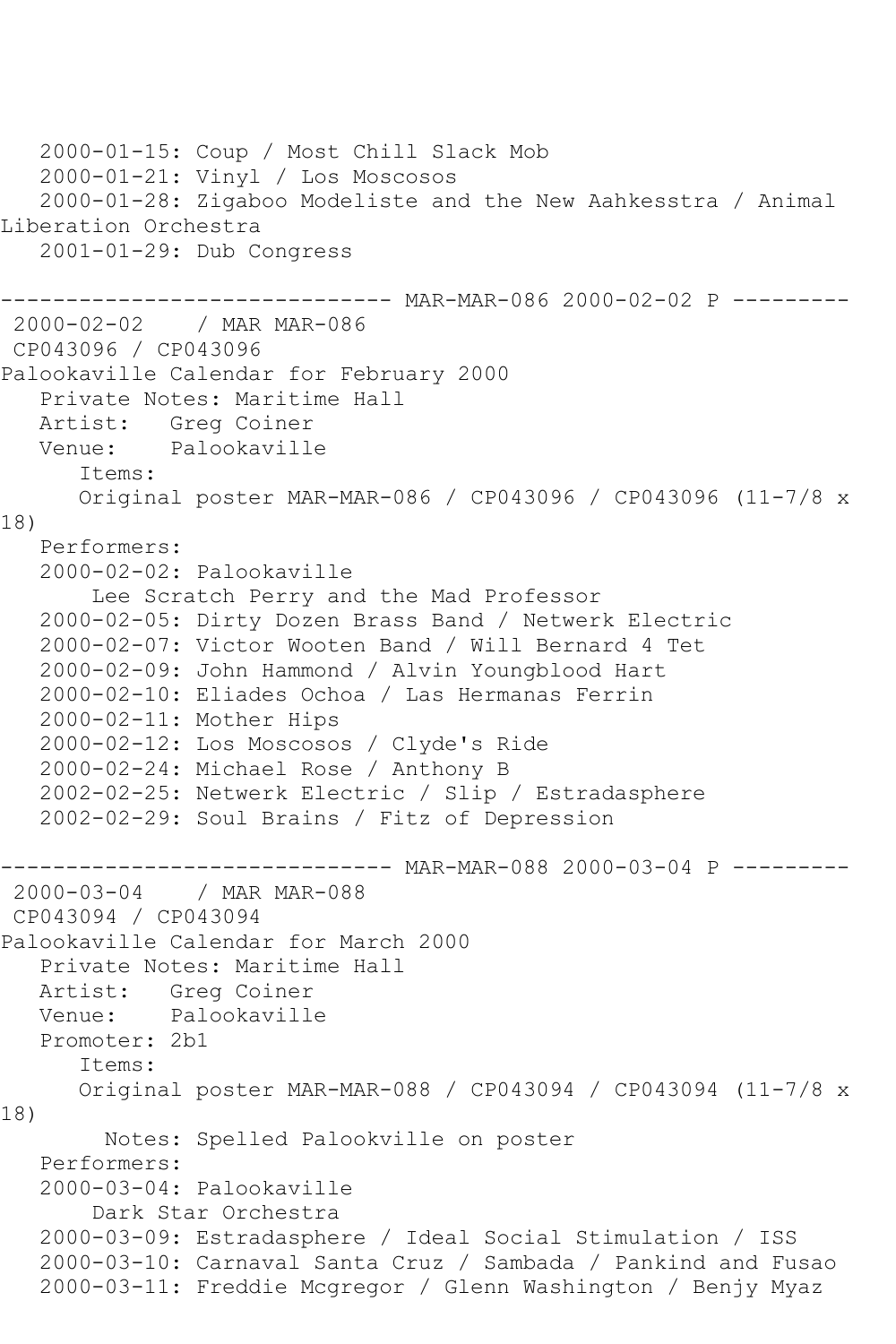```
 2000-03-12: Groove Collective / Rockin Teenage Combo
    2000-03-16: Slow Gherkin
   2000-03-17: Netwerk Electric / DJ Soul Salaam
    2000-03-25: Vinyl
    2000-03-22: Cubanismo
    2000-03-23: Apple Gabriel of Israel Vibration / Lion Heart
   2000-03-30: Mix Master Mike / Rahzel
----------------------------- MAR-MAR-090 2000-04 P-1 ---------<br>2000-04 / MAR MAR-090
              / MAR MAR-090
CP005606 / CP00855
Palookaville Calendar for April 2000
    Private Notes: Maritime Hall
   Venue: Palookaville
       Items:
       Original poster MAR-MAR-090 Edition 1 / CP005606 / CP00855 
(11-7/8 x 18)
   Performers:
    2000-04: Palookaville
        Mix Master Mike / Rahzel / Choclair / H2O / Anti-Flag / Saves 
the Day / Distillers / Elephant Tracks / Beausoleil's Acadian Trail 
/ Ledward Kaapan / Original Ikona Band / King Sunny Ade / Manolin / 
El Medico De La Salsa / Pure Dance Explosion / Karl Denson's Tiny 
Universe / B-Side Players / Clyde's Ride / Skatalites / Monkey / 
Vivendo De Pao / Shelley Doty / Los Van Van
------------------------------ MAR-MAR-092 2000-05-02 P ---------
2000-05-02 / MAR MAR-092
CP045453 / CP045453
Palookaville Calendar for May 2000
    Private Notes: Maritime Hall
       Benefit: Loose Change Surf Video
  Artist: Artworks<br>Venue: Palookav
            Palookaville
   Promoter: Hillel
       Items:
       Original poster MAR-MAR-092 / CP045453 / CP045453 (11-7/8 x 
18)
   Performers:
    2000-05-02: Palookaville
        Supersuckers / Fluf / Furious IV
    2000-05-05: Mother Hips / Dean Del Ray
    2000-05-06: Eek a Mouse / Lionheart
    2000-05-07: Ehud Banai
    2000-05-11: Keola Beamer
    2000-05-12: Bernie Worrell / Vinyl
    2000-05-14: Project Logic / DJ Logic / Jalopy
```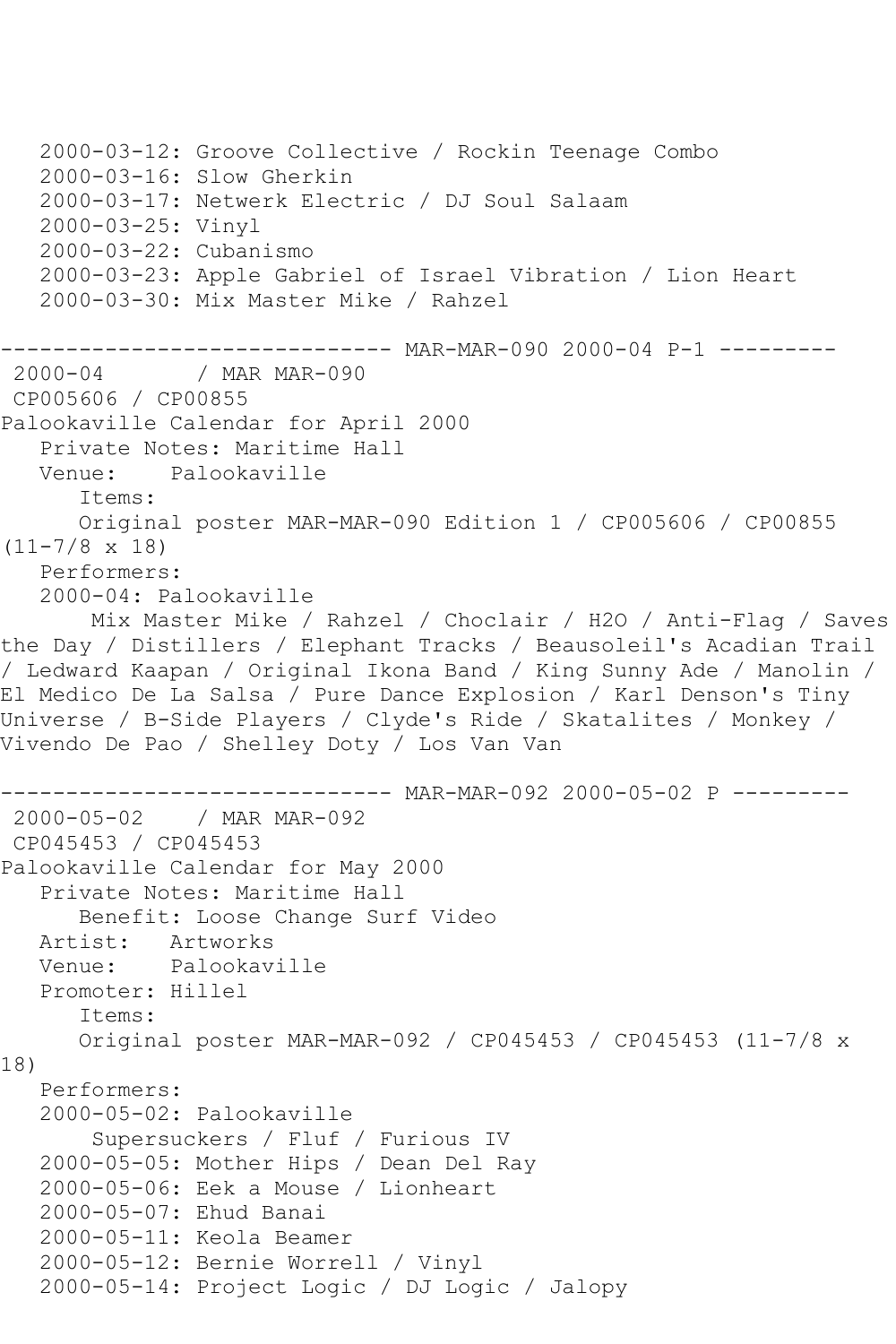2000-05-16: Kid Koala Live / DJ Food / Amon Tobin / Bullfrog 2000-05-13: Del the Funky Homosapien / Blackalicious 2000-05-18: Original P / Clyde's Ride 2000-05-25: Dilated Peoples / Talib Kwali 2000-05-19: Secret Chiefs 3 / Estradasphere 2000-05-20: 2000-05-21: Strung Out / Assorted Jellybeans / Deviates 2000-05-26: Spearhead 2000-05-27: Lost at Last ------------------------------ 2000-05-02 P --------- 2000-05-02 / CP701044 / CP701044 Supersuckers, Fluf at Palookaville [Santa Cruz, CA] Notes: This item appears in the book 'The Art of Modern Rock' as AMR # 299.2 Venue: Palookaville Items: Original poster / CP701044 / CP701044 (12 x 18) Performers: 2000-05-02: Palookaville Supersuckers / Fluf / Furious IV 2000-05-05: Mother Hips / Dean Del Ray 2000-05-06: Eek a Mouse / Lionheart 2000-05-07: Ehud Banai 2000-05-11: Keola Beamer 2000-05-12: Bernie Worrell / Vinyl 2000-05-14: Project Logic / DJ Logic / Jalopy 2000-05-16: Kid Koala Live / DJ Food / Amon Tobin / Bullfrog 2000-05-13: Del tha Funky Homosapien / Blackalicious 2000-05-18: Original P / Clyde's Ride 2000-05-19: Secret Chiefs 3 / Estradasphere 2000-05-20: 2000-05-21: Strung Out / Assorted Jellybeans / Deviates 2000-05-25: Dialted Peoples / Talib Kwali / DJ Hi Tex 2000-05-26: Spearhead 2000-05-27: Lost at Last ------------------------------ MAR-MAR-094 2000-06-02 P --------- 2000-06-02 / MAR MAR-094 CP043090 / CP043090 Palookaville Calendar for June 2000 Private Notes: Maritime Hall Benefit: King of the Surf Guitar Artist: Dave Normal<br>Venue: Palookavill Palookaville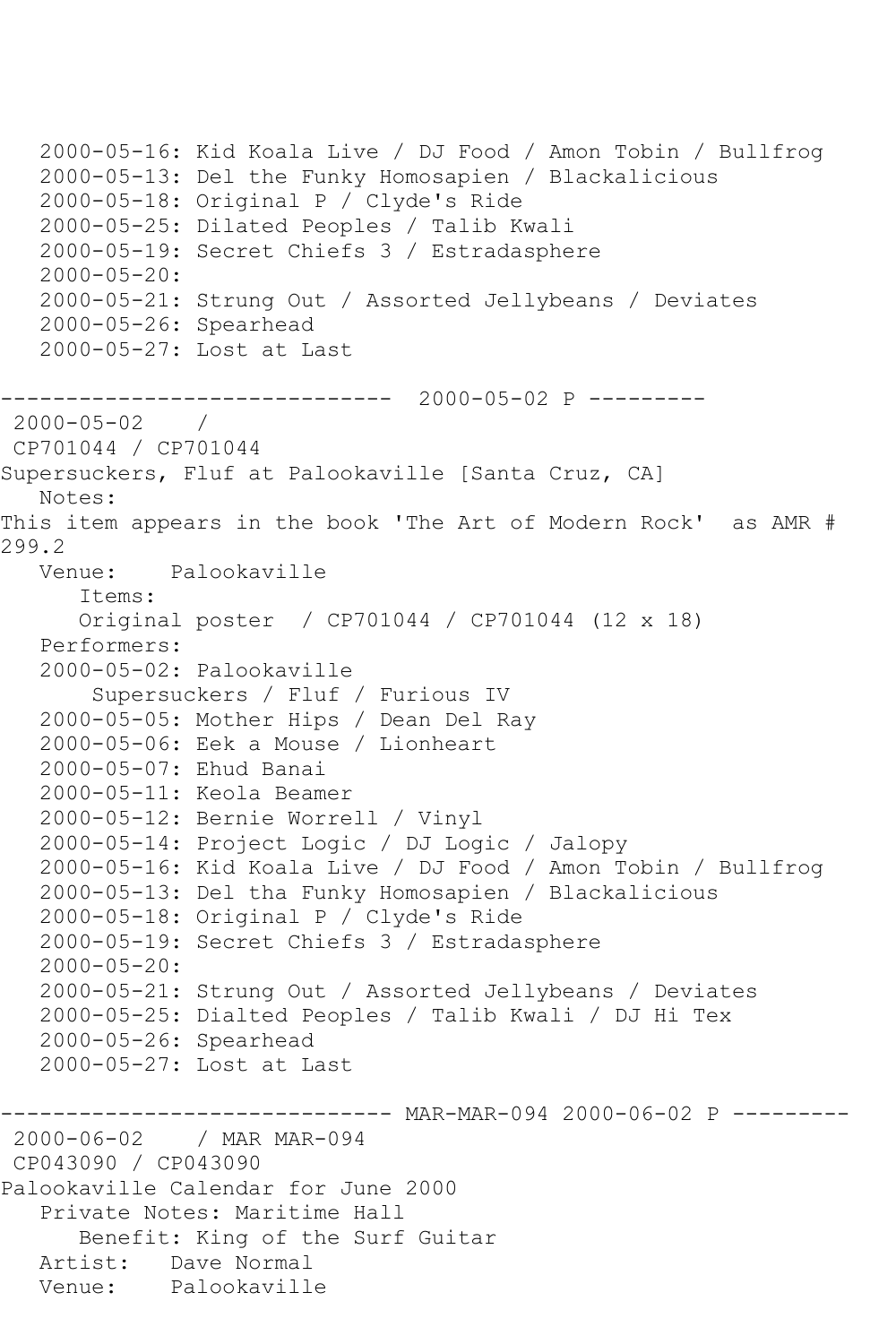Promoter: 2b1 Items: Original poster MAR-MAR-094 / CP043090 / CP043090 (11-7/8 x 18) Performers: 2000-06-02: Palookaville Dick Dale 2000-06-03: Zigaboo Modeliste and the New Aahkesstra 2000-06-04: Dropkick Murphys / Bouncing Souls / Dwarves / Distillers 2000-06-06: Medeski Martin and Wood 2000-06-08: Michelle Shocked and her Mood Swingers 2000-06-09: Congos 2000-06-10: Dirty Dozen Brass Band / Rebirth Brass Band 2000-06-13: Barbarito Torres of the Buena Vista Social Club / Quetzal 2000-06-15: Tony Levin Band 2000-06-16: Ventures 2000-06-17: Vinyl 2000-06-22: Poncho Sanchez / Latin Jazz Band / Los Mocosos ------------ MAR-MAR-096 2000-07-01 P ---------2000-07-01 / MAR MAR-096 CP043088 / CP043088 Palookaville Calendar for July 2000 Private Notes: Maritime Hall Artist: Greg Coiner Venue: Palookaville Promoter: 2b1 Items: Original poster MAR-MAR-096 / CP043088 / CP043088 (11-7/8 x 18) Performers: 2000-07-01: Palookaville Mermen / Will Bernard 4 Tet 2000-07-05: Slip / Living Daylights 2000-07-07: David Grisman Quintet 2000-07-08: Swingin Utters / Youth Brigade / Lost Cause 2000-07-13: ZYG / Demigod / Fictive Kin 2000-07-12: Jerry Jeff Walker / J.C. Flyer 2000-07-15: Steve Kimock Band 2000-07-20: Tarika 2000-07-27: Liquid Soul / Wasabi ------ MAR 2000-07-13 P-1 ---------2000-07-13 / MAR CP004390 / CD05561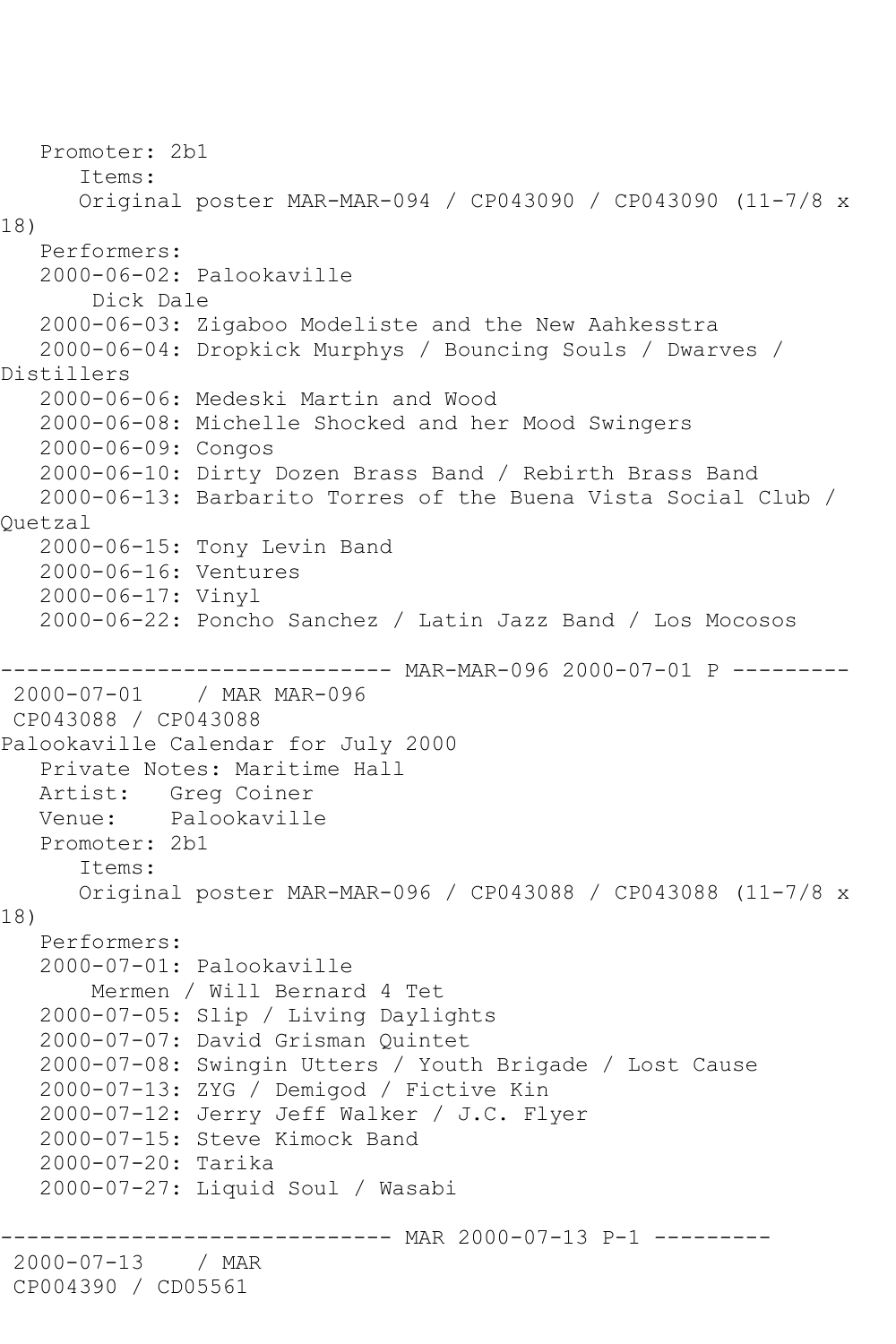```
ZYG at Palookaville - Santa Cruz, CA
   Artist: Jim Phillips
   Venue: Palookaville
       Items:
      Original poster MAR Edition 1 / CP004390 / CD05561
   Performers:
   2000-07-13: Palookaville
        ZYG
------------------------------ MAR-MAR-098 2000-08-01 P ---------
2000-08-01 / MAR MAR-098
CP043086 / CP043086
Palookaville Calendar for August 2000
   Private Notes: Maritime Hall
   Artist: Cory Shaw
   Venue: Palookaville
       Items:
      Original poster MAR-MAR-098 / CP043086 / CP043086 (11-7/8 x 
18)
   Performers:
   2000-08-01: Palookaville
        Femi Kuti
   2000-08-04: Ky Mani Marley
   2000-08-10: Mystik Journeymen / Living Legends
   2000-08-11: Thomas Mapfumo / Kosono
   2000-08-12: Festa Brazil
   2000-08-16: Yungchen Lhamo / Vas
   2000-08-17: Israel Vibration / Roots Radics / Natural Vibrations
   2000-08-18: Les Claypool's Frog Brigade
   2000-08-21: KRS ONE
   2000-08-29: Nebula / High On Fire
------------------------------ MAR-MAR-102 2000-09-02 P ---------
              / MAR MAR-102
CP043082 / CP043082
Palookaville Calendar for September 2000
   Private Notes: Maritime Hall
   Artist: L. Moon
   Venue: Palookaville
   Promoter: 2b1
       Items:
      Original poster MAR-MAR-102 / CP043082 / CP043082 (11-7/8 x 
18)
   Performers:
   2000-09-02: Palookaville
        Tubes / ZYG
   2000-09-03: Suicidal Tendencies / Adverse Side FX
```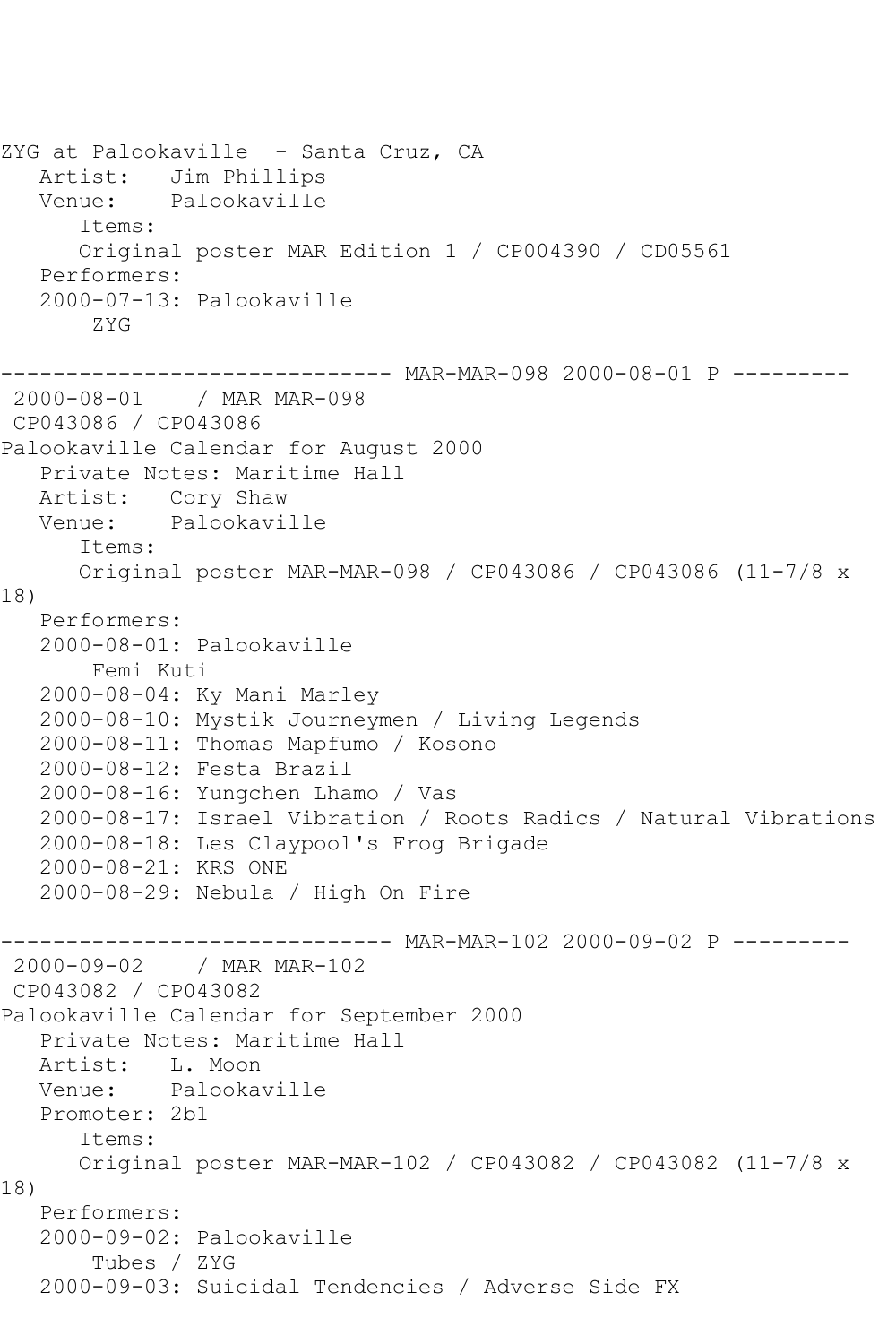```
 2000-09-06: Zap Mama
   2000-09-07: Richard Thompson Band
   2000-09-08: Oliver Mtukudzi
   2000-09-09: Airto Moreira / Flora Purim
   2000-09-14: Robert Bradley's Blackwater Suprise
   2000-09-15: Karl Denson's Tiny Universe / Robert Walter's 20th 
Congress
   2000-09-16: Master Musicians of Jai Uttal / Pagan Love Orchestra
   2000-09-17: Blackalicious
   2000-09-19: Palookaville
        Boubacar Traore
   2000-09-21: Lee Scratch Perry / Mad Professor
   2000-09-22: Dan Hicks and the Hot Licks
   2000-09-23: Netwerk Electric / Estradasphere / Wasabi
   2000-09-24: Rickie Lee Jones
   2000-09-25: Voodoo Glow Skulls / Agnostic Front / All / Straight 
Faced
   2000-09-26: Joules Graves
   2000-09-28: Junior Brown
   2000-09-29: Slip / Mermen
   2001-09-30: Patty Larkin
------------------------------ MAR-MAR-103 2000-10-01 P ---------
2000-10-01 / MAR MAR-103
CP043081 / CP043081
Palookaville Calendar for October 2000
   Private Notes: Maritime Hall
   Artist: Mark Henson
   Venue: Palookaville
   Promoter: 2b1
       Items:
       Original poster MAR-MAR-103 / CP043081 / CP043081 (11-7/8 x 
18)
   Performers:
   2000-10-01: Palookaville
        Comotion / Libby Kirkpatrick
   2000-10-06: Meditations / Foundation
   2000-10-07: Souls of Mischief / X Ecutioners
   2000-10-08: Good Riddance / TSOL
   2000-10-09: Ivan Lins / Ed Motta
   2000-10-13: Bunny Wailer / Wasabi
   2000-10-14: Disco Biscuits
   2000-10-16: Alarm 2000 / Floyd's Ordeal
   2000-10-18: Itals
   2000-10-21: Slash's Snake Pit / Estradasphere
   2000-10-22: Common / Planet Asia
   2000-10-25: Tom Tom Club / Livehuman
```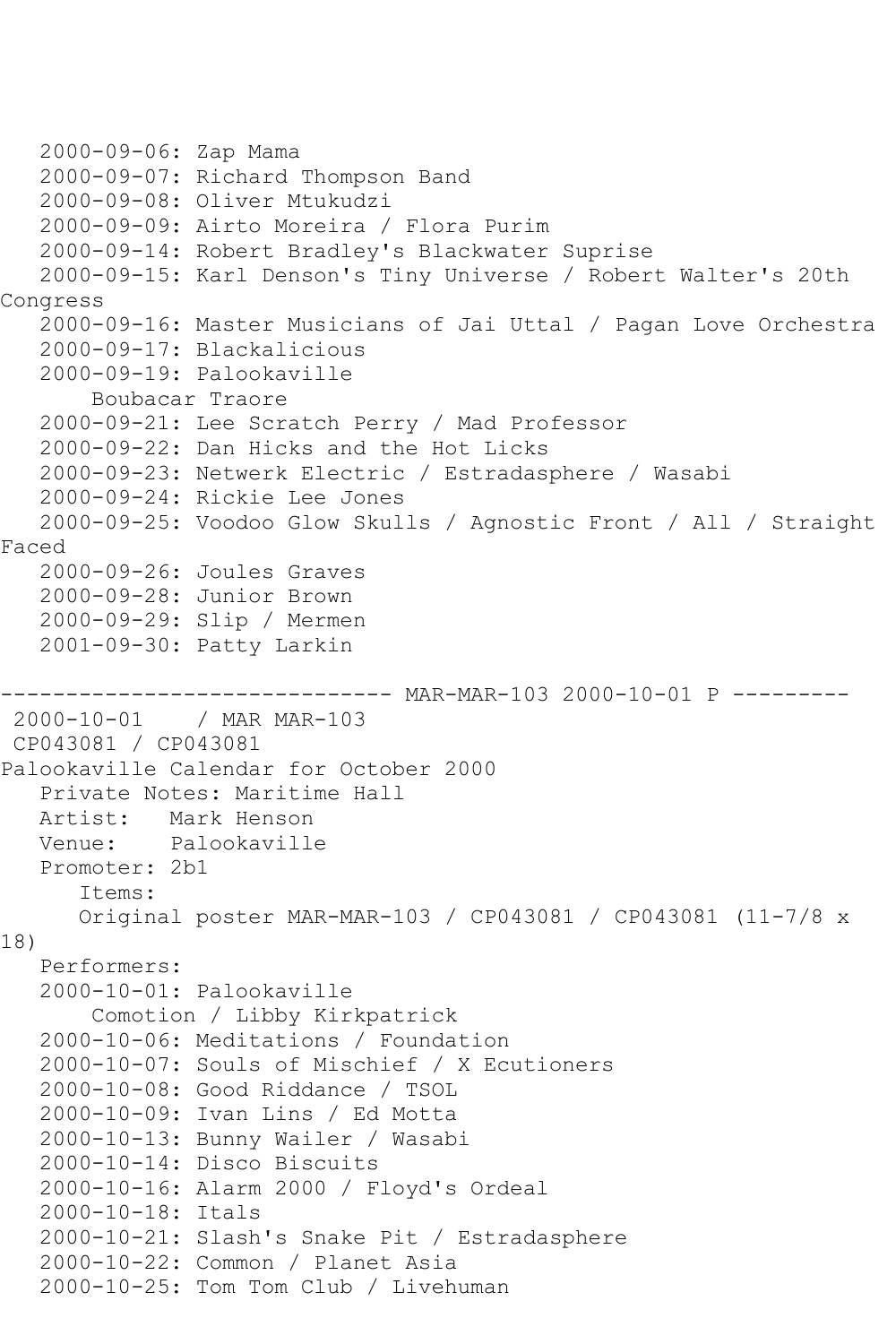```
 2000-10-26: It's a Beautiful Day / Road Hogs
    2000-10-27: Laura Love / Jill Knight
    2000-10-28: Eek a Mouse / Skull Funk Tribe
   2000-10-29: Aceyalone and the Freestyle Fellowship
    2000-10-30: Cherry Poppin Daddies
    2000-10-31: Lost at Last
------------------------------ MAR-MAR-105 2000-11-01 P ---------
2000-11-01 / MAR MAR-105
CP043079 / CP043079
Palookaville Calendar for November 2000
    Private Notes: Maritime Hall
   Artist: Cory Shaw
   Venue: Palookaville Hall
   Promoter: 2b1
       Items:
       Original poster MAR-MAR-105 / CP043079 / CP043079 (11-7/8 x 
18)
   Performers:
    2000-11-01: Palookaville Hall
        Trilok Gurtu
    2000-11-02: Icubanismo
    2000-11-03: Jurassic 5 / Pilated Peoples / Beat Junkies / 
Supernatural
    2001-11-04: Yonder Mountain String Band / Strung Over
    2001-11-05: Linda Tillery and the Cultural Heritage Choir / Eric 
Bibb
    2001-11-06: Michael Rose
    2001-11-09: Unwritten Law
    2001-11-10: Dark Star Orchestra / David Gans
    2001-11-11: Sam Mangwana / Sambada
   2001-11-16: No Use For A Name / Pully / One Man Army / HBA
   2001-11-17: Sound Tribe Sector 9 / Netwerk Electric
    2001-11-22: Larry Carlton
   2001-11-24: Dave Wakeling
    2001-11-26: Al Dimeola
         ------------------------------ MAR-MAR-107 2000-12-01 P ---------
2000-12-01 / MAR MAR-107
CP043077 / CP043077
Palookaville New Year's Eve for 2000/2001
    Private Notes: Maritime Hall
  Artist: Jennifer Broussard<br>Venue: Palookaville
            Palookaville
    Promoter: Black Velvet Presents
       Items:
```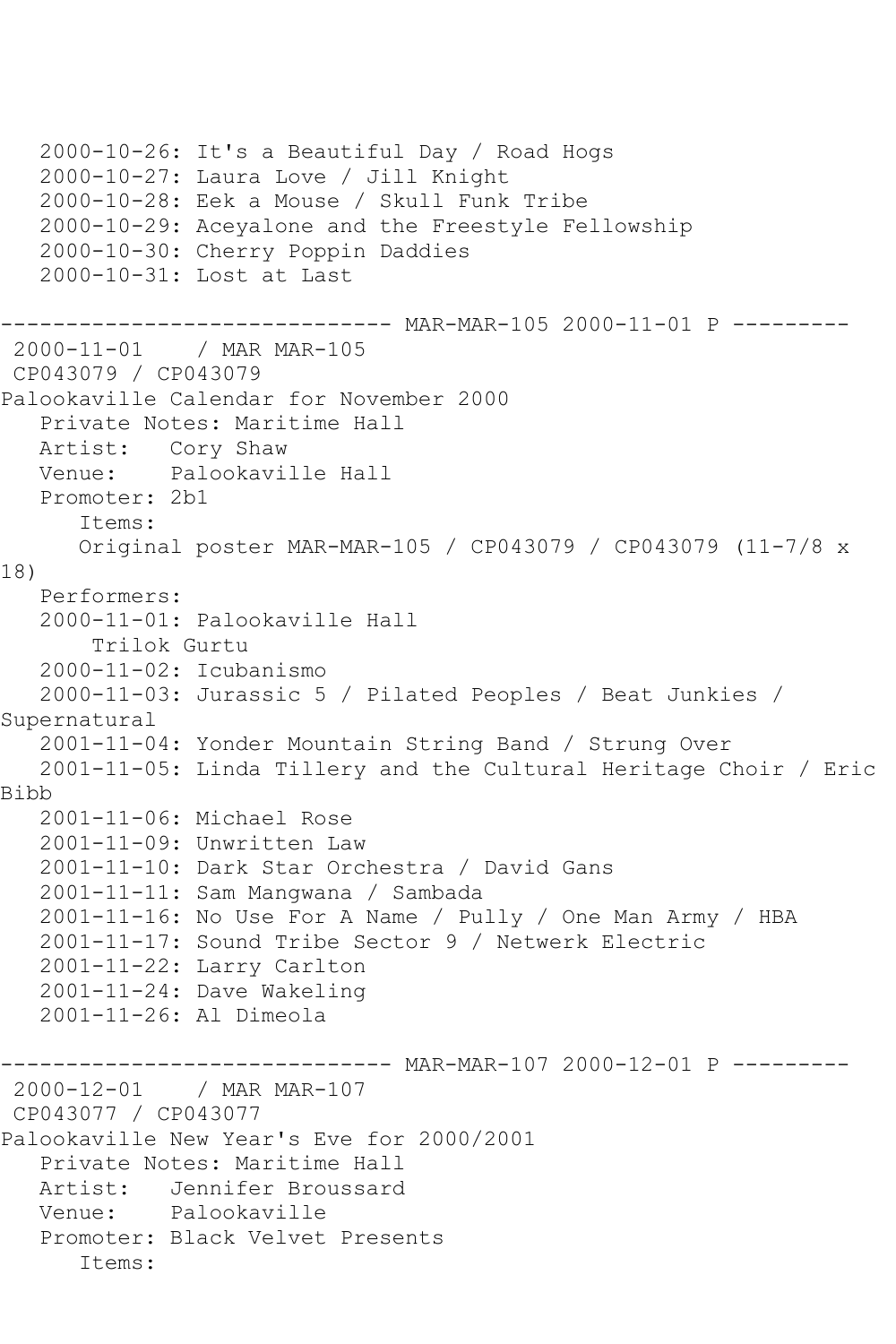Original poster MAR-MAR-107 / CP043077 / CP043077 (11-7/8 x 18) Performers: 2000-12-01: Palookaville Common / Planet Asia / B Side Players 2000-12-02: Karl Denson's Tiny Universe 2000-12-03: 2000-12-03: Link Wray / Thrusters 2000-12-06: Wailing Souls / Reggae Angels 2000-12-08: Mermen / Estradasphere 2000-12-12: Dan Bern / Jim Page 2000-12-15: Guttermouth 2000-12-16: Mikey Dread / Fully Fullwood Band 2000-12-17: Ataris / Lonely Kings / Hat Trick / Too Bad Eugene 2000-12-22: Steve Kimock Band 2000-12-30: Isaac Delgado 2000-12-31: --------- MAR-MAR-109 2001-01-04 P ---------2001-01-04 / MAR MAR-109 CP043070 / CP043070 Palookaville Calendar for January 2001 Private Notes: Maritime Hall Artist: Greg Coiner Venue: Palookaville Promoter: 2b1 Items: Original poster MAR-MAR-109 / CP043070 / CP043070 (11-7/8 x 18) Performers: 2001-01-04: Palookaville Charlie Hunter Trio / Robert Walter's 20th Congress 2001-01-06: Lost at Last 2001-01-11: Stanley Jordan 2001-01-14: James Cotton / Charles Musselwhite / Gary Smith / Mark Hummel / Andy Santana 2001-01-17: Dixie Dreggs / Steve Morse Band 2001-01-19: Mother Hips 2001-01-31: Beausoleil / Michael Doucet ------------------------------ MAR-MAR-111 2001-02-01 P --------- 2001-02-01 / MAR MAR-111 CP045462 / CP045462 Palookaville Hall Calendar for February 2001 Private Notes: Maritime Hall Venue: Palookaville Promoter: 2b1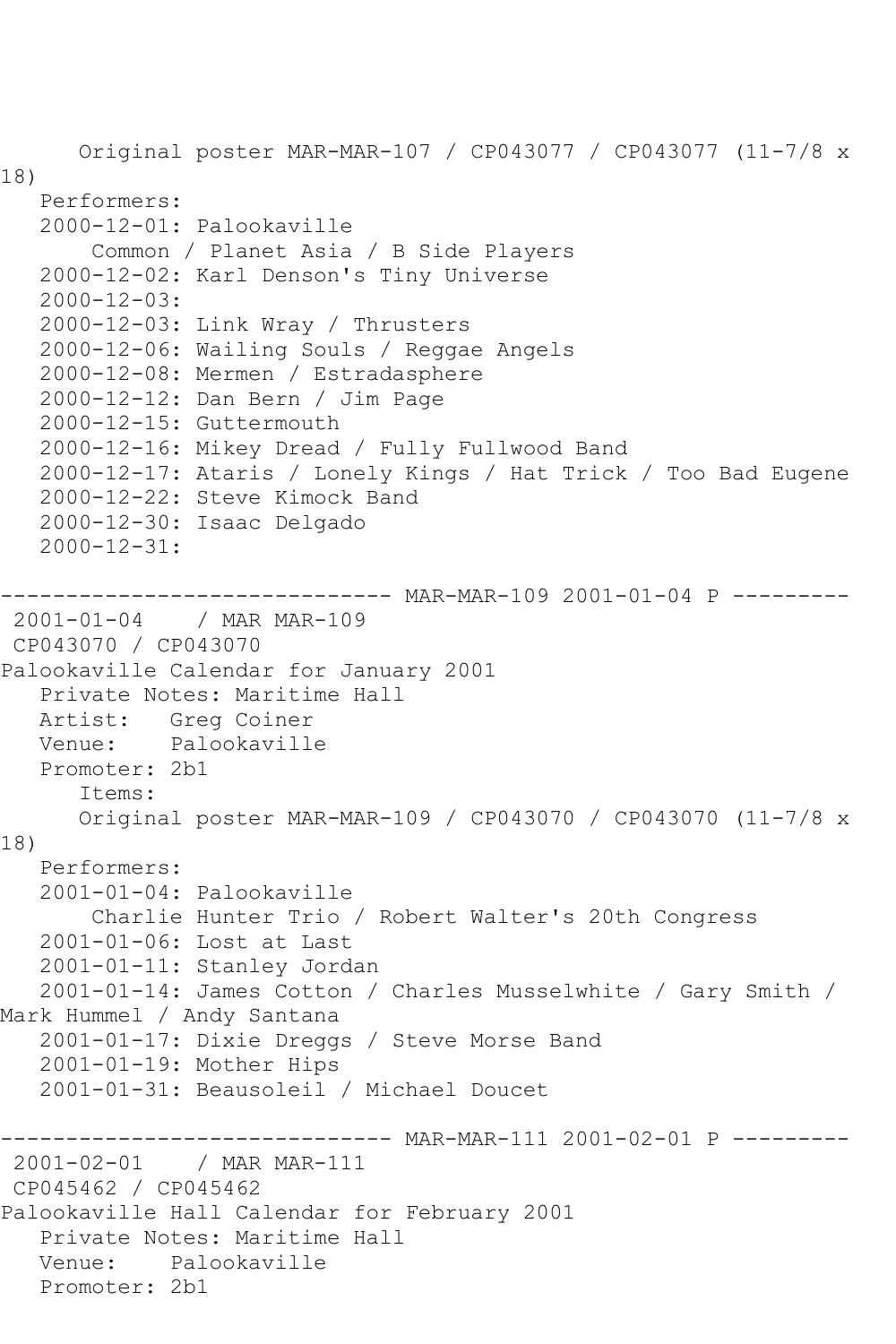```
 Items:
       Original poster MAR-MAR-111 / CP045462 / CP045462 (11-7/8 x 
18)
   Performers:
   2001-02-01: Palookaville
        Southern Culture on the Skids
   2001-02-02: Vinyl / 5 Point Plan
   2001-02-03: Scratch / Dice / Kamal
   2001-02-04: Levon Helm / Fictive Kin
   2001-02-06: Groundation
   2001-02-08: Keola Beamer
   2001-02-09: Mystik Journeymen / Living Legends
   2001-02-10: Ramblin Jack Elliott / Dave Van Ronk
   2001-02-12: Unified Theory
   2001-02-14: Paulito FG y su Elite
   2001-02-15: Maceo Parker
   2001-02-16: TSOL / DI
   2001-02-17: Aceyalone / Zion I / Ed OG / Juice / Mastermind
   2001-02-23: Toots and the Maytals
   2001-02-24: Ky Mani Marley
   2001-03-08: Taraf de Haidouks
   2001-02-01: Palookaville
        Southern Culture on the Skids
   2001-02-02: Vinyl / 5 Point Plan
   2001-02-03: Scratch / Dice / Kamal
   2001-02-04: Levon Helm / Fictive Kin
   2001-02-06: Groundation
   2001-02-08: Keola Beemer
   2001-02-09: Mystik Journeymen / Living Legends
   2001-02-10: Ramblin Jack Elliott / Dave Van Ronk
   2001-02-12: Unified Theory
   2001-02-14: Paulito FG y su Elite
   2001-02-15: Maceo Parker
   2001-02-16: TSOL / DI
   2001-02-17: Aceyalone / Zion I / Ed OG / Juice / Mastermind
   2001-02-23: Toots and the Maytals
   2001-02-24: Ky Mani Marley
   2001-03-08: Taraf de Haidouks
------------------------------ MAR-MAR-117 2001-03-02 P ---------
2001-03-02 / MAR MAR-117
CP043068 / CP043068
Palookaville Calendar for March 2001
   Private Notes: Maritime Hall
   Artist: Lee Conklin
   Venue: Palookaville
   Promoter: 2b1
```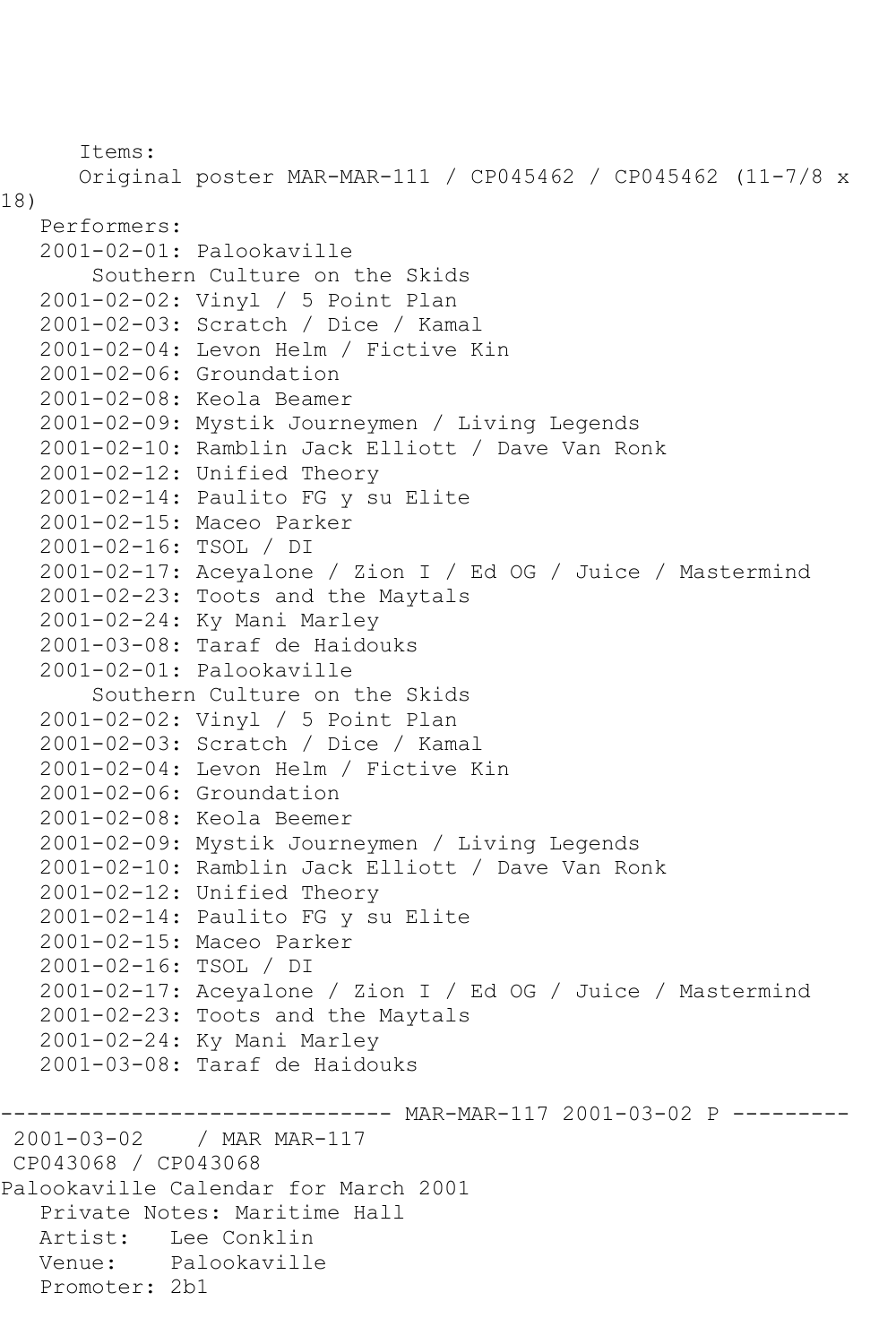Items: Original poster MAR-MAR-117 / CP043068 / CP043068 (11-7/8 x 18) Performers: 2001-03-02: Palookaville Lost at Last / Free Radicals 2001-03-03: Ledesy 2001-03-04: House Man 2001-03-08: Taraf de Haidouks 2001-03-09: Gladiators / Babatunde Olatunji 2001-03-10: AFI / Tiger Army / Explosion 2001-03-12: Samples 2001-03-11: Talib Kweli 2001-03-16: Coup / Potluck / Triplex 2001-03-17: Sam Bush / Strung Over 2001-03-22: Disco Biscuits 2001-03-24: Robert Walters / 20th Congress / Netwerk Electric / Estrada Sphere 2001-03-27: Propagandhi / Avail / J Church / Fabulous Disaster 2001-03-31: Sound Tribe Sector 9 2001-03-30: Adalberto Alvarez / Y Su Son 2001-04-01: Xzibit 2001-04-04: Keller Williams 2001-04-06: Mother Hips 2001-04-09: Bela Fleck and the Flecktones ------------------------------- MAR-MAR-119 2001-04-01 P --------<br>2001-04-01 / MAR MAR-119 / MAR MAR-119 CP043060 / CP043060 Palookaville Calendar for April 2001 Private Notes: Maritime Hall Artist: Stanley Mouse Venue: Palookaville Promoter: 2b1 Items: Original poster MAR-MAR-119 / CP043060 / CP043060 (11-7/8 x 18) Performers: 2001-04-01: Palookaville Xzibit / Alkoholiks 2001-04-05: Groundation 2001-04-04: Keller Williams 2001-04-06: Mother Hips 2001-04-07: Garaj Mahal 2001-04-09: Bela Fleck and the Flecktones 2001-04-12: Congos 2001-04-13: Blackalicious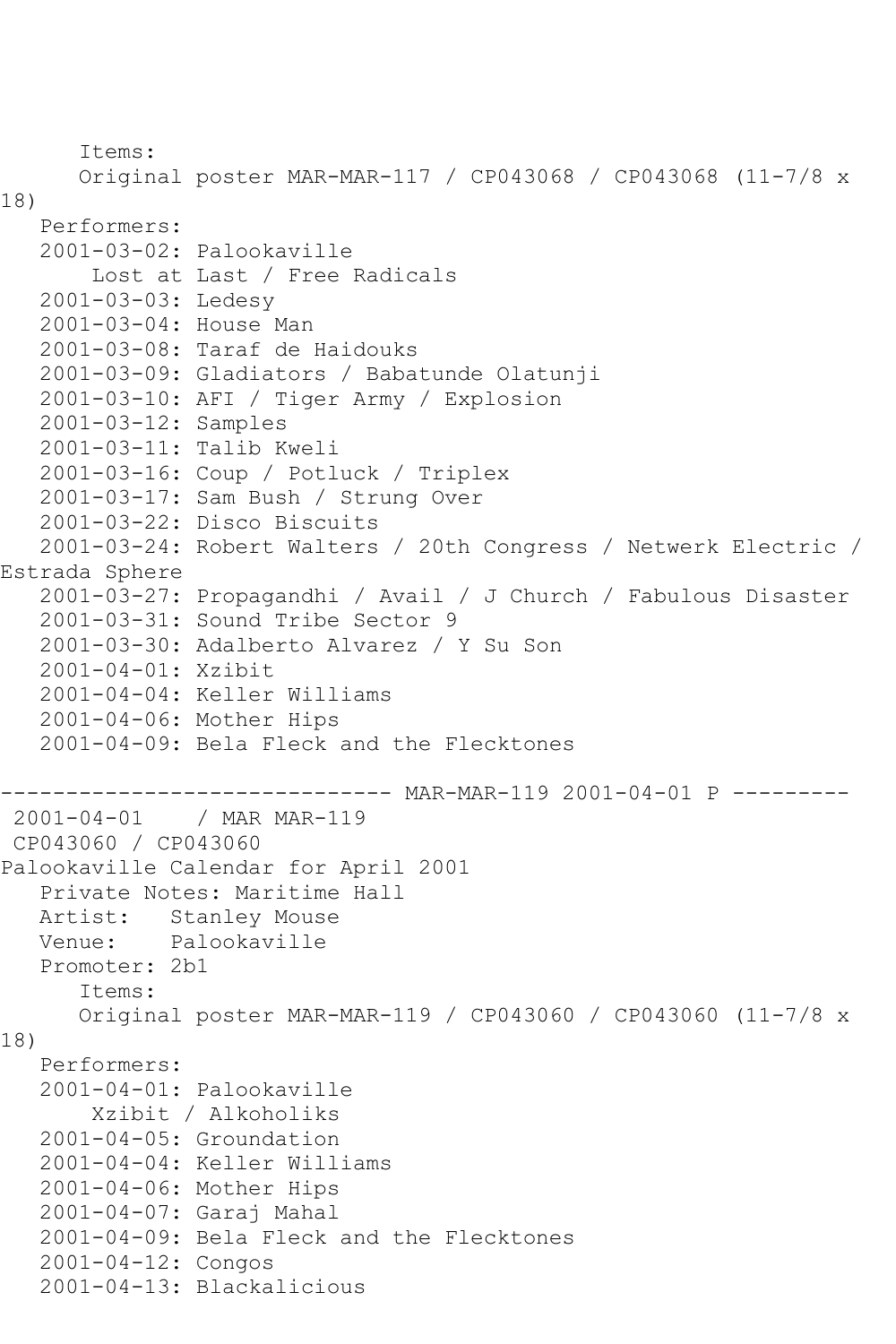```
 2001-04-14: Ronnie Montrose
   2001-04-20 2001-04-21:
   2001-04-22: Darol Anger / Mike Marshall Band
   2001-04-25: Wailing Souls
   2001-04-26: Sick of It All
   2001-04-27: Little Feat / Taos Hum
   2001-04-28: Zigaboo Modeliste
                  ------------ MAR-MAR-121 2001-05-03 P -------
2001-05-03 / MAR MAR-121
CP005647 / CP005647
Palookaville Calendar for May 2001
   Private Notes: Maritime Hall
   Artist: Mark Henson
   Venue: Palookaville
   Promoter: 2b1
       Items:
      Original poster MAR-MAR-121 / CP005647 / CP005647 (11-7/8 x 
18)
   Performers:
   2001-05-03: Palookaville
        DR. Didg / Aahwin Batish
   2001-05-04: La Invasion
   2001-05-05: Netwerk Electric / Particle
   2001-05-10: Tony Furtado
   2001-05-11: Freedom Tribe
   2001-05-12: Estradasphere
   2001-05-16: Anti Flag
   2001-05-18: Digital Underground
   2001-05-19: Blind Boys of Alabama
   2001-05-20: James Cotton Blues Band
   2001-05-24: John Mayall and the Bluesbreakers
   2001-05-25: DJ Logic
   2001-05-29: Victor Wooten
   2001-05-31: Morgan Heritage Family Tour
------------------------------ MAR-MAR-123 2001-06-01 P ---------
2001-06-01 / MAR MAR-123
CP005648 / CP005648
Palookaville Calendar for June 2001
   Private Notes: Maritime Hall
   Artist: Greg Conner
   Venue: Palookaville
       Items:
      Original poster MAR-MAR-123 / CP005648 / CP005648 (11-7/8 x 
18)
   Performers:
```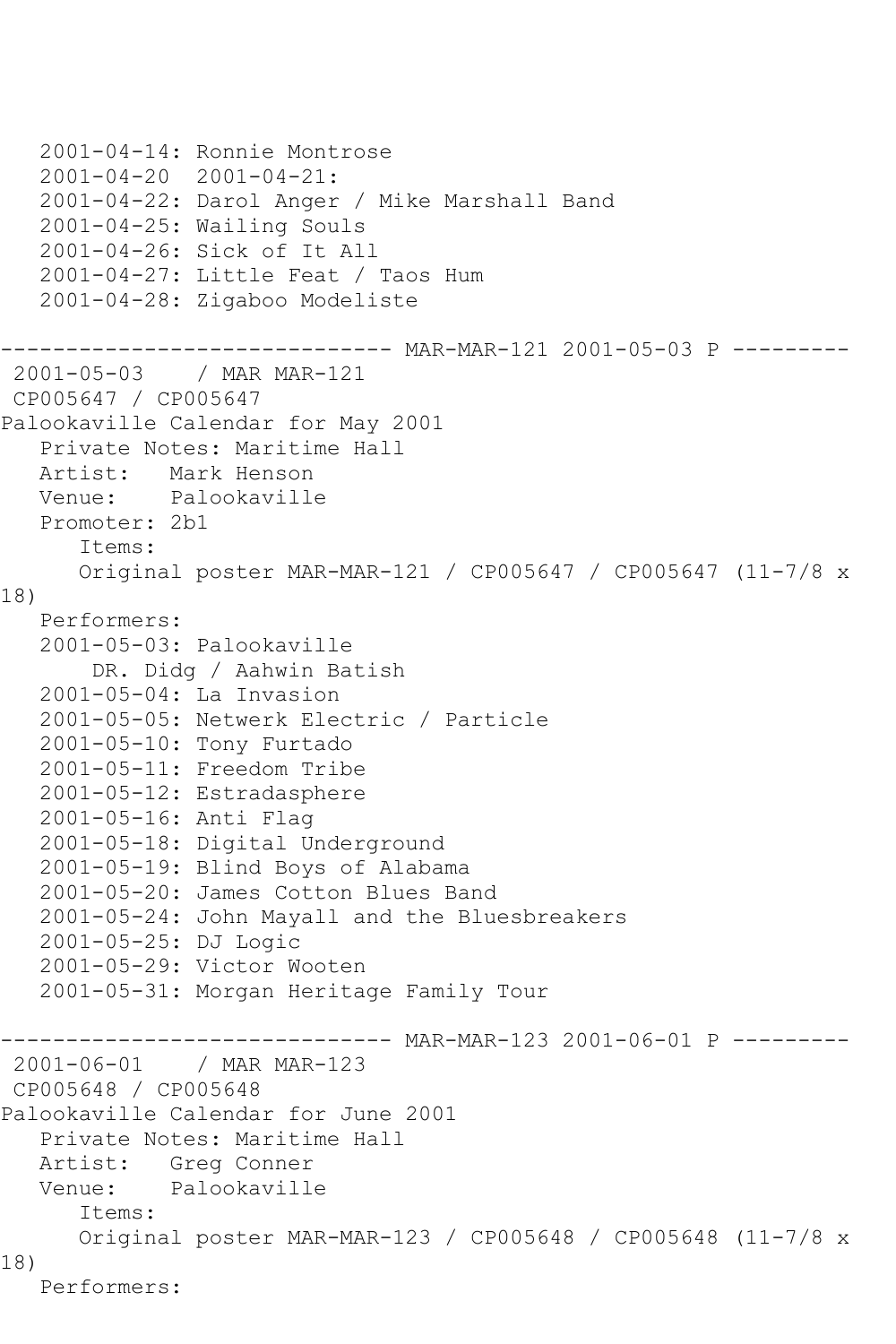```
 2001-06-01: Palookaville
        Lake Trout
   2001-06-03: Rat Dog
   2001-06-08: Lost at Last
   2001-06-09: Los Van Van
   2001-06-15: KRS ONE
   2001-06-21: Jesse Colin Young and Sons
   2001-06-22: Israel Vibration
   2001-06-23: Off the Hook
   2001-06-24: Mike Clark's Prescription / Charlie Hunter / Robert 
Waltear
   2001-06-29: Persuasions
   2001-07-26: Average White Band
   2001-07-30: Slum Village
      ------------------------------ -MAR-125 2001-07-07 P ---------
2001-07-07 / MAR-125
CP005643 / CP005643
Palookaville Calendar for July 2001
   Private Notes: Maritime Hall
   Artist: Martin Travers
   Venue: Palookaville
   Promoter: 2b1
       Items:
      Original poster -MAR-125 / CP005643 / CP005643 (11-7/8 x 18)
   Performers:
   2001-07-07: Palookaville
        Ken Boothe
   2001-07-08: Cesaria Evora
   2001-07-11: Slip / Jacob Fred Jazz Odyssey
   2001-07-13: Estradasphere / Netwerk Electric
   2001-07-14: Lizzy Borden
   2001-07-15: Sophie B. Hawkins
   2001-07-22: Dark Star Orchestra
   2001-07-26: Average White Band
   2001-07-30: Slum Village
                   ----------- MAR-MAR-128 2001-08-03 P ---------
2001-08-03 / MAR MAR-128
CP005660 / CP005660
Palookaville Calendar for August 2001
   Private Notes: Maritime Hall
   Artist: Martin Travers
   Venue: Palookaville
   Promoter: 2b1
       Items:
```